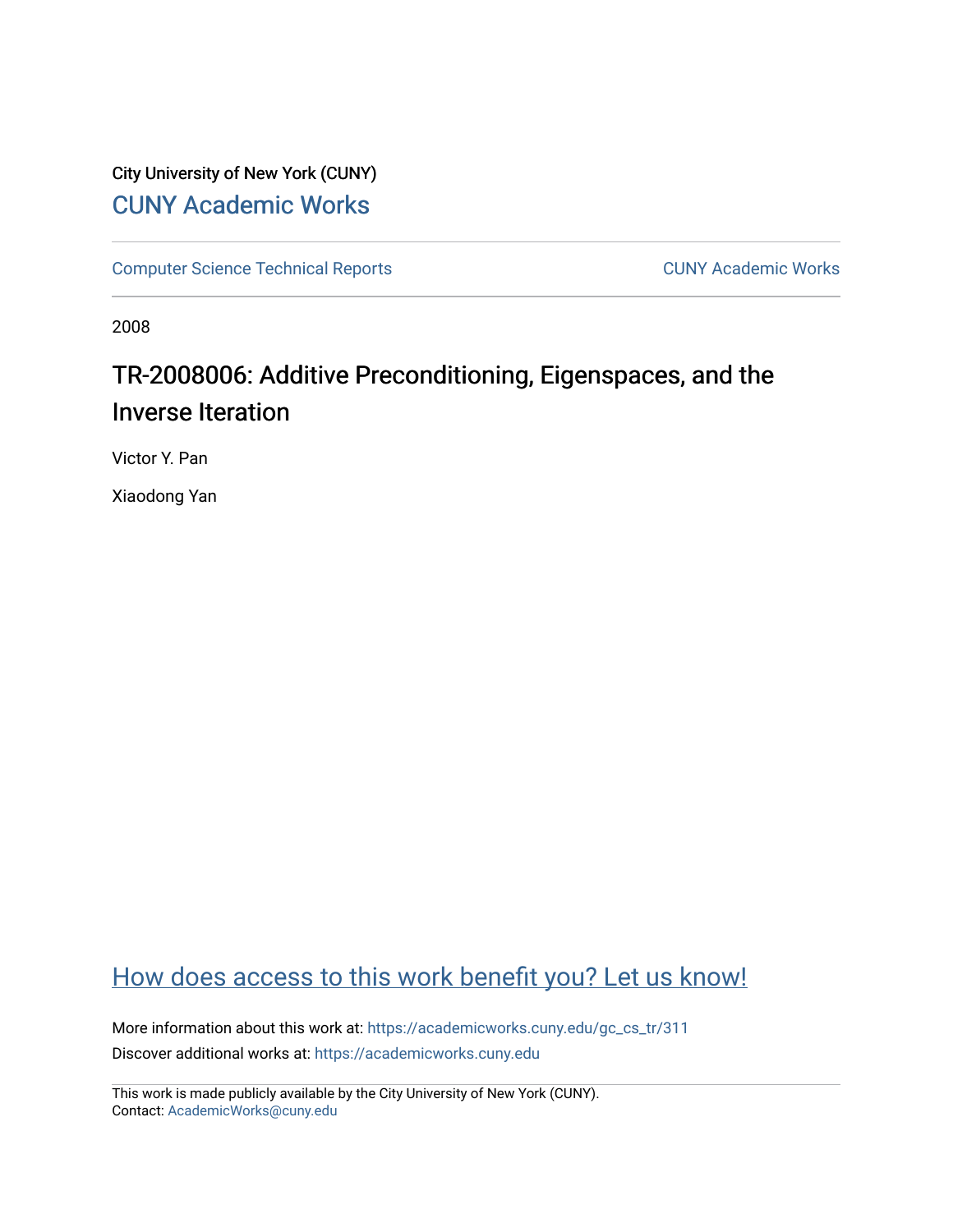# **Additive Preconditioning, Eigenspaces, and the Inverse Iteration** <sup>∗</sup>

Victor Y. Pan [1*,*3] and Xiaodong Yan[2]

[1] Department of Mathematics and Computer Science Lehman College of the City University of New York Bronx, NY 10468 USA victor.pan@lehman.cuny.edu

> [2] Ph.D. Program in Computer Science The City University of New York New York, NY 10036 USA xyan@gc.cuny.edu

[3] http://comet.lehman.cuny.edu/vpan/

#### **Abstract**

We incorporate our recent preconditioning techniques into the classical inverse power (Rayleigh quotient) iteration for computing matrix eigenvectors. Every loop of this iteration essentially amounts to solving an ill conditioned linear system of equations. Due to our modification we solve a well conditioned linear system instead. We prove that this modification preserves local quadratic convergence, show experimentally that fast global convergence is preserved as well, and yield similar results for higher order inverse iteration, covering the cases of multiple and clustered eigenvalues.

**Key words:** Additive preconditioning, Eigenspaces, Inverse Iteration

<sup>∗</sup>Supported by PSC CUNY Awards 68291–0037 and 69330–0038. Some results of this paper have been presented at the International Conferences on the Matrix Methods and Operator Equations in Moscow, Russia, in June of 2005 and July 2007, on the Foundations of Computational Mathematics (FoCM'2005) in Santander, Spain, in July 2005, and on Industrial and Applied Mathematics, in Zürich, Switzerland, in July 2007, as well as at the SIAM Annual Meeting, in Boston, in July 2006, and at the Third International Workshop on Symbolic-Numeric Computation (SNC'07) in London, Ontario, Canada, in July 2007.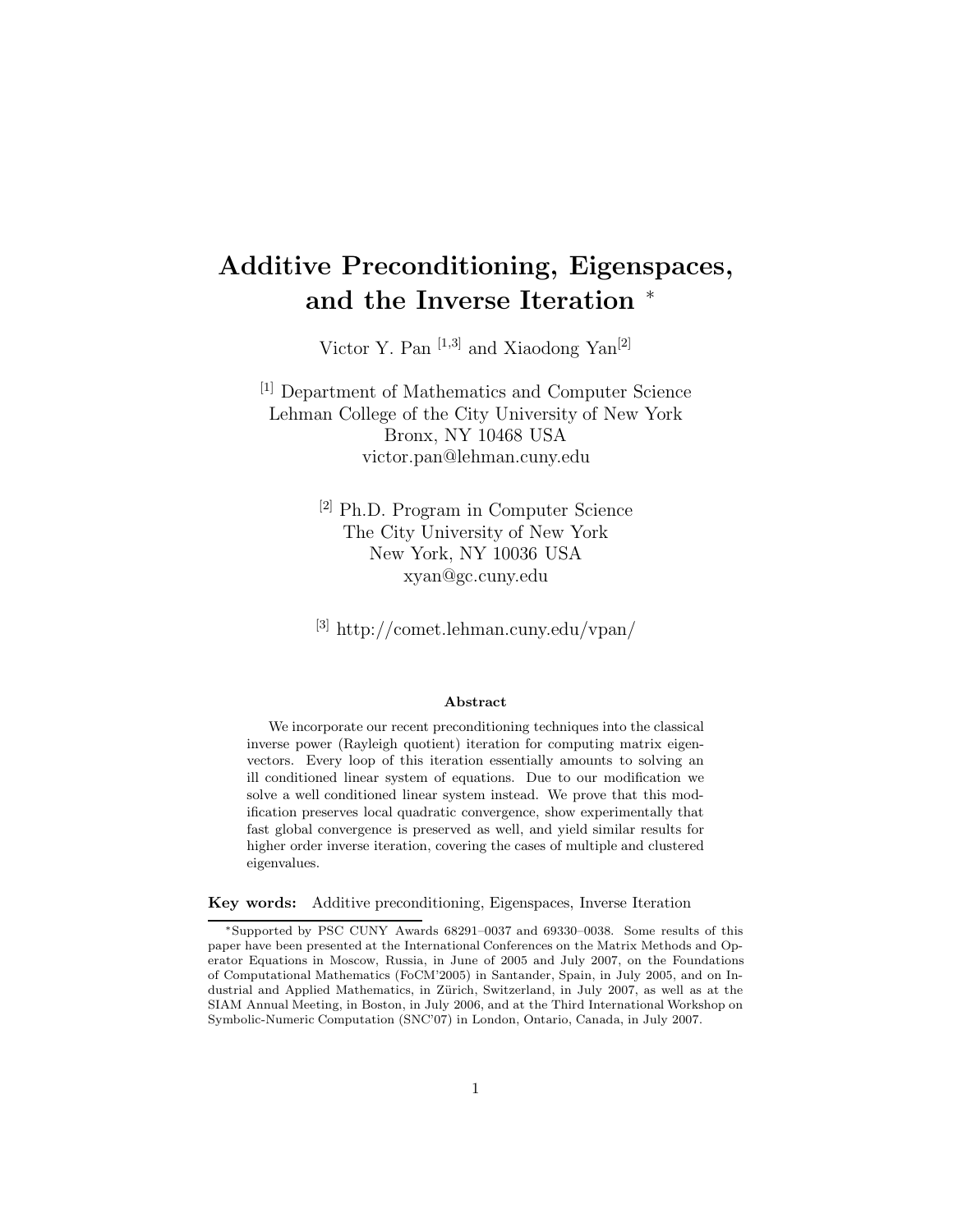## **1 Introduction**

We begin with preconditioning general linear systems of equations and then focus on the ill conditioned linear systems of equations that arise in eigen-solving iterations.

#### **1.1 Preconditioning linear systems of equations**

Preconditioning is a classical subject of numerical solution of linear systems of equations  $A$ **x** = **b**. One modifies the input matrix A to improve its conditioning. Better conditioned linear systems can be solved more accurately and faster (cf. [1]–[3] and the bibliography therein). Traditional preconditioning is the transition to better conditioned linear systems  $MAN**x** = M**b**$  such that **y** = N**x**.

The critical problem for preconditioning is the choice of the multipliers M and N above (one of them can be the identity matrix) that would decrease the large condition number cond A to a much smaller value  $\text{cond}(MAN)$  or would compress the spectrum of the singular values of the matrix A into a small number of clusters. Computing such multipliers involves approximate factorization or inversion of the matrix A, which is generally as expensive as the solution of a linear system, can be unstable numerically [4, page 535], and can destroy the sparseness and structure of the matrix A.

To counter this problem we apply randomized *addititive preprocessing* of an input matrix A. Hereafter  $M^H$  denotes the Hermitian (that is, complex conjugate) transpose of a matrix M, which is just its transpose  $M<sup>T</sup>$  for a real matrix  $M$ ;  $I_r$  and I denote the  $r \times r$  identity matrix; "A-" and "APP" abbreviate "additive" and "additive preprocessor", respectively.

For an  $n \times n$  matrix A and a positive integer r, define two *generators* U and V of the size  $n \times r$ , the APP  $UV^H$ , and the A-modification  $C = A + UV^H$ . According to the analysis and experiments in [5]–[7], A-preprocessing  $A \rightarrow$ C for a random and properly scaled APPs  $UV^H$  of a rank r (such that the ratio  $\frac{||UV^H||_2}{||A||_2}$  is neither large nor small) is expected to decrease the condition number cond  $A = \frac{\sigma_1(A)}{\sigma_n(A)}$  to the order  $\frac{\sigma_1(A)}{\sigma_{n-r}(A)}$ . Here and hereafter  $\sigma_j(M)$  denotes the jth largest singular value of a matrix M, so that  $\sigma_1(M) = ||M||_2$ . If  $\sigma_{n-r}(A) \gg \sigma_n(A)$ , then our randomized A-preprocessing is expected to be *Apreconditioning*, that is, to decrease the condition number substantially.

Furthermore, we achieve effective preconditioning even with *weak randomization*, restricted to fewer random parameters and fixed patterns of structure and sparseness (see  $[6, \text{Sections } 4 \text{ and } 6]$ ,  $[7, \text{ Sections } 4.5 \text{ and } 5]$ ). With these patterns we can support popular iterative algorithms (such as the Conjugate Gradient algorithm) [1]–[3], [4, Section 10.2], [8]–[11], which essentually amount to recursive multiplication of the input matrix and its transpose by vectors and which rapidly converge provided the input matrix is well conditioned. Such algorithms are indispensible in large scale computations, where the input matrices are too large to permit any other operations.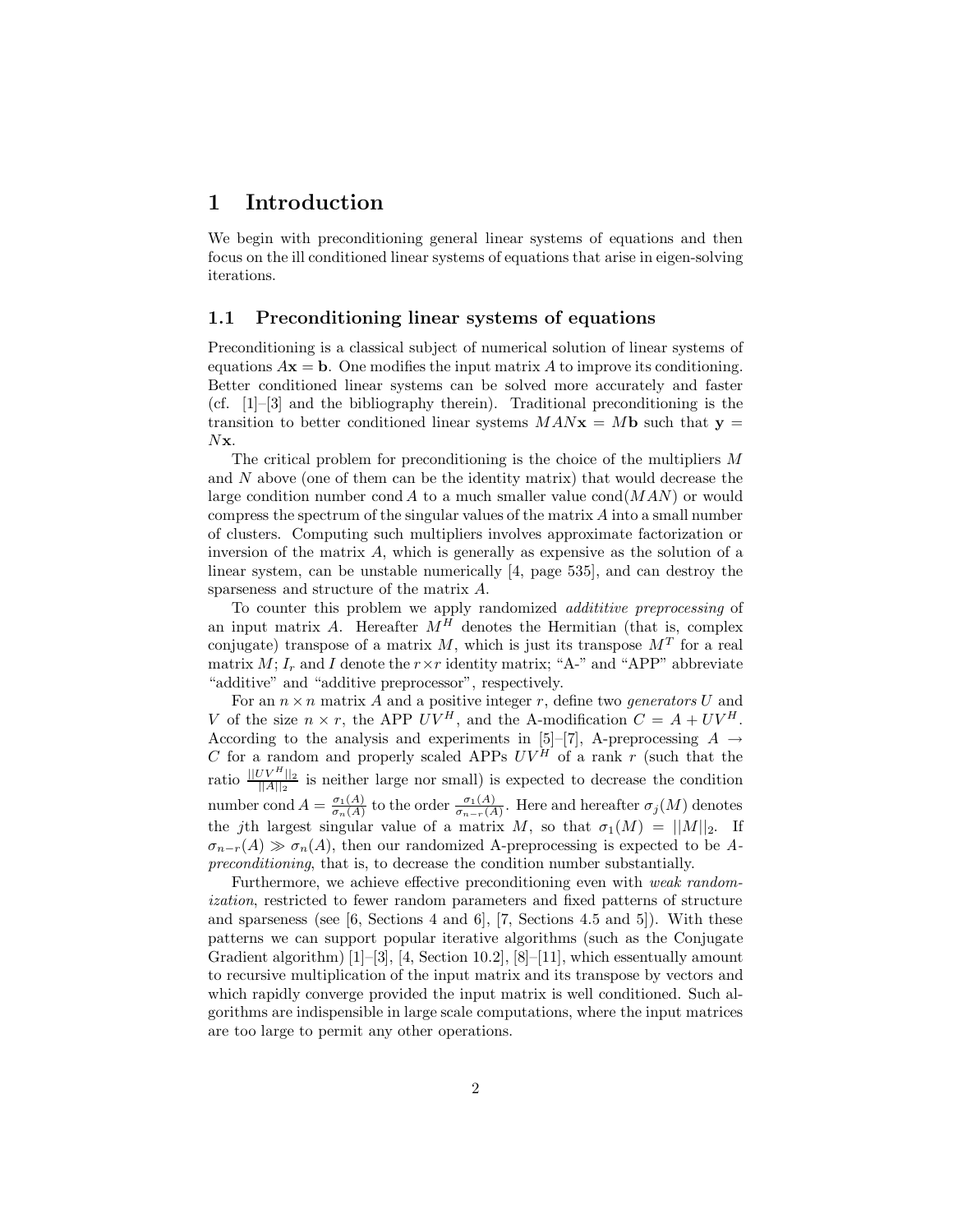#### **1.2 Extension to eigen-solving**

We have originally introduced A-preconditioning to accelerate the inverse power iteration, which we applied to polynomial root-finding (see [12], [13] and Appendix B). For an  $n \times n$  input matrix M every iteration step essentially amounts to the solution of a linear system of equations with the matrix  $A(\tilde{\lambda}) = \tilde{\lambda} I_n - M$ , whose conditioning rapidly deteriorates as the approximation  $\lambda$  converges to an eigenvalue  $\lambda$ . Solving such linear systems is a hurdle, even though the scaled solutions rapidly converge to an eigenvector in spite of the rounding errors [14], [15].

In our modification we yield the same convergence rate, but solve well conditioned linear systems with the coefficient matrices  $C(\tilde{\lambda}) = A(\tilde{\lambda}) + UV^H$ . We propose to do this in two ways.

In Approach 1 we apply the Sherman–Morrison–Woodbury inversion formula

$$
A^{-1} = (C - UV^H)^{-1} = C^{-1} + C^{-1} U G^{-1} V^H C^{-1}, \quad G = I_r - V^H C^{-1} U \tag{1.1}
$$

[4, page 50]. In Approach 2 we approximate the eigenvectors associated with an eigenvalue  $\lambda$  of the matrix M by the solutions of linear systems  $C$ **y** = **u** where  $\mathbf{u} = U\mathbf{x}$  for some vectors **x**.

In both approaches the computed approximations to the eigenvectors are distinct from each other and from the approximations obtained in the classical inverse iteration, but we still prove local quadratic convergence and experimentally observe rapid global convergence, that is rapid convergence right from the start, the same as in the classical iteration.

We specify both new approaches to cover the cases of simple, multiple, and clustered eigenvalues and in Section 9 point out some natural modifications and extensions. In particular one can similarly incorporate weakly randomized additive preconditioning into other effective eigen-solvers such as Jacobi–Davidson algorithm, the shift-and-invert enhancements of the Lanczos and Arnoldi algorithms, and the deflation stage of the QR algorithm.

#### **1.3 Related works**

Small-rank modification is a known tool for decreasing the rank of a matrix [16], [17], fixing its small-rank deviations from the Hermitian, positive definite, and displacement structures, and supporting the divide-and-conquer algorithms for approximating the eigenvalues and eigenvectors of Hermitian tridiagonal matrices  $[4, \text{ Section } 8.5.4], [18], [19], [20, \text{Section } 3.2].$  (We refer the reader to [21] on some serious difficulties with the extension of the approach to the non-Hermitian eigenproblem.) We, however, know of no works on weakly randomized additive preconditioning of the input matrix, which is the main feature of our approach to eigen-solving.

#### **1.4 Organization of the paper**

We organize our presentation as follows. In the next section we state some definitions and recall some basic results from [22], [23]. In Section 3 we briefly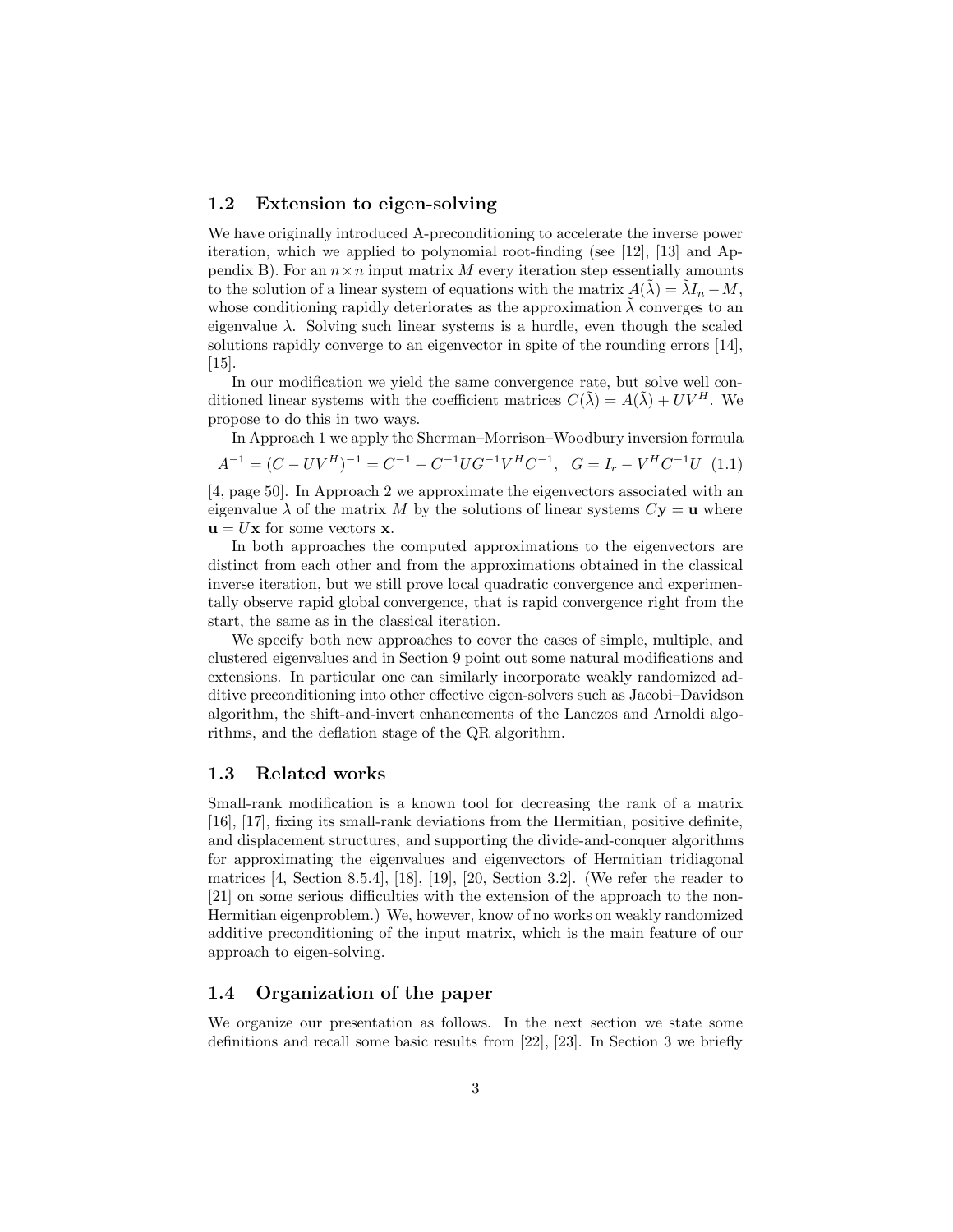review the inverse iteration for the eigenproblem and sketch our modifications. In Sections 4–6 we describe our rank-one, fixed-rank, and variable-rank modifications of this iteration. This includes its multilinear variants. In Section 7 we prove local quadratic convergence. The results of our numerical experiments in Section 8 show rapid global convergence. In Section 9 we list some natural extensions of our work. In Appendix A we estimate the impact of Apreconditioning on the eigensystem. In Appendix B we comment on applications of the inverse iteration to polynomial root-finding, in which case one can always ensure quadratic convergence right from the start. In Appendix C we briefly examine a modification of our approach and point out its potential problems.

The paper is due to the first author, except for the tests in Section 8, performed by the second author and Dr. Xinmao Wang in the University of Sciences and Technology of China (hereafter USTC) at Hefei, China. Some of our results were included into the proceedings paper [24].

## **2 Definitions and preliminaries**

We use the customary definitions for matrix computations in [4], [20], [25]–[28].

#### **2.1 Some basic results on null spaces**

Hereafter  $LN(A)$  and  $N(A) = RN(A)$  denote the left and (right) null spaces of a matrix A, respectively; nul  $A = n - \text{rank } A$  is the nullity of an  $n \times n$  matrix A; range(M) is the range of a matrix M, that is its column span.

Our Approach 2 handles the eigenspaces of a matrix  $M$  associated with its eigenvalues  $\lambda$  as the null spaces of the matrices  $\lambda I - M$  and is supported with the following theorem.

**Theorem 2.1.** *Suppose for an*  $n \times n$  *matrix* A *of a rank*  $\rho$  *and* a pair of  $n \times r$ *matrices* U and V, the matrix  $C = A + UV^H$  *is nonsingular. Then* 

$$
r \ge \operatorname{rank} U \ge n - \rho = \operatorname{null} A,\tag{2.1}
$$

$$
N(A) \subseteq \text{range}(C^{-1}U). \tag{2.2}
$$

*Furthermore if*

$$
r = \text{rank } U = n - \rho = \text{null } A,\tag{2.3}
$$

*then we have*

$$
N(A) = \text{range}(C^{-1}U),\tag{2.4}
$$

$$
V^H C^+ U = I_r,\tag{2.5}
$$

*and if*  $y \in N(A)$ *, then* 

$$
\mathbf{y} = C^{-1} U(V^H \mathbf{y}).\tag{2.6}
$$

*Furthermore,*  $N(AC^{-1}U) = N(U(I_r - V^H V^{-1}U)).$ 

*Proof.* See [22, Theorem 3.1] or [23, Theorem 3.1] for  $m = n$ .  $\Box$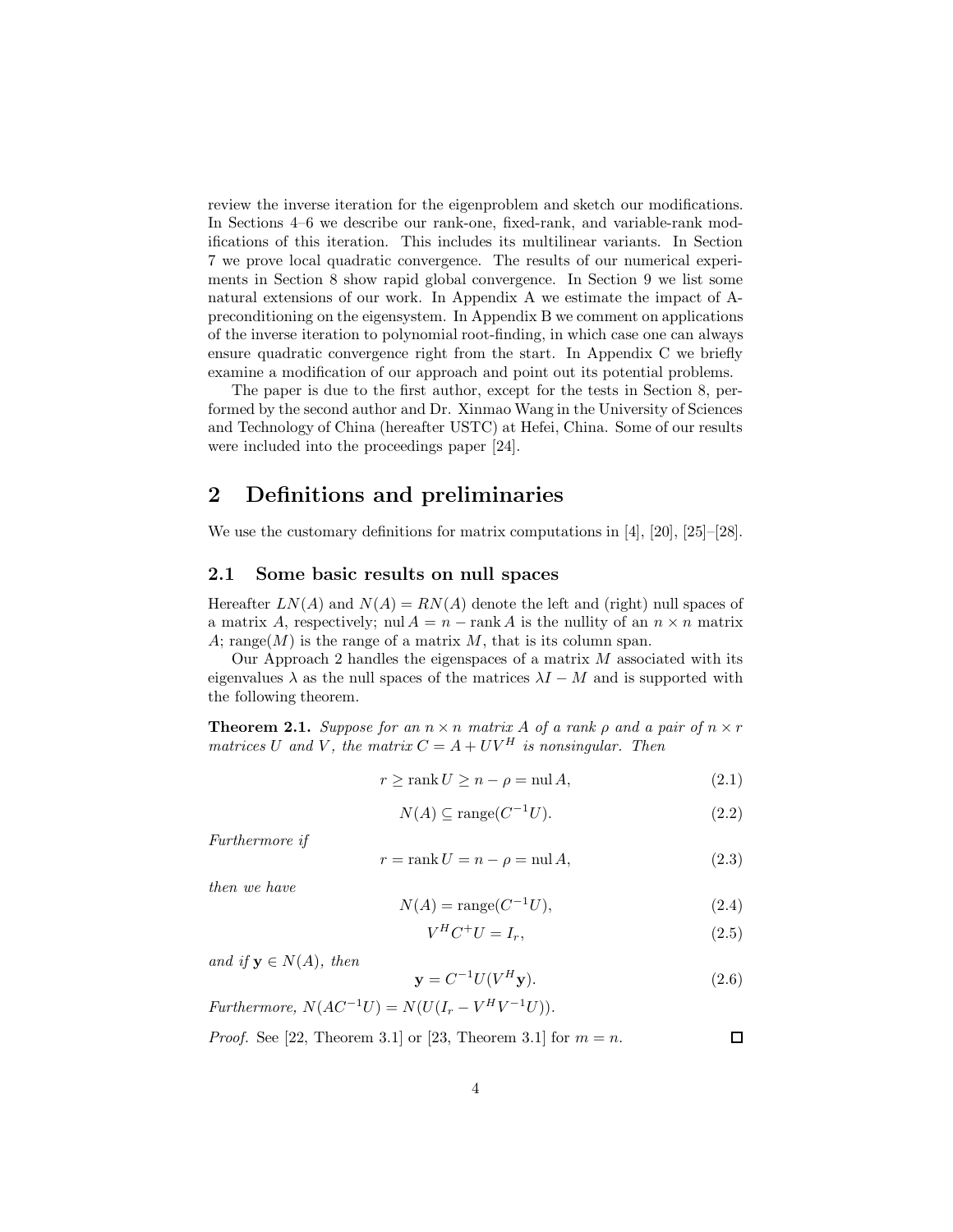**Corollary 2.1.** *Under the assumptions of Theorem 2.1 let equations (2.1) and*  $(2.2)$  hold. Then  $N(A) = \text{range}(C^{-1}UX)$  *if* X *is a matrix bases for the null space*  $N(AC^{-1}U)$ .

#### **2.2 Matrix polynomials and the algebraic eigenproblem**

For k matrices  $A_0, \ldots, A_k$  of the same size we define matrix polynomials  $A(\lambda) =$  $\sum_{i=0}^k A_i \lambda^i$  whose norm  $||A(\lambda)||$  is the sum of the norms  $||A_0||, \ldots, ||A_k||$  or their another fixed positive function.

The eigenvalues of a matrix polynomial  $A(\lambda)$  of a positive degree are the roots of the characteristic polynomial  $c_A(\lambda) = \det A(\lambda)$ . The eigenvalues of a scalar matrix M are the eigenvalues of the linear matrix polynomial  $A(\lambda)$  =  $\lambda I - M$ . One can assume just this simplest classical case until Section 5.

The (algebraic) multiplicity  $m(\mu)$  of an eigenvalue  $\mu$  of  $A(\lambda)$  is the multiplicity of the root  $\mu$  of the polynomial  $c_A(\lambda)$ .

An eigenvalue  $\mu$  of  $A(\lambda)$  is associated with the left and right eigenspaces  $LN(A(\mu))$  and  $N(A(\mu))$  made up of its associated left and right eigenvectors, respectively. It has the left and right *geometric multiplicities* l.g.m. $_A(\mu)$  = lnul  $A(\mu)$  and  $r.g.m.A(\mu) = g.m.A(\mu) = \text{r}$  and  $A(\mu)$ , respectively.

To a fixed vector  $\Lambda = (\lambda_1, \ldots, \lambda_h)^T$  of the eigenvalues of  $A(\lambda)$  we associate the left and right invariant spaces or eigenspaces  $LN(A(\Lambda))$  and  $N(A(\Lambda))$  of the matrix  $A(\Lambda) = \prod_{i=1}^{h} A(\lambda_i)$ .

## **3 Inverse iteration and our modifications: an overview**

The solution of an ill conditioned linear system of equations is the basic operation in some popular eigen-solvers such as the inverse power iteration, the Jacobi–Davidson algorithm, and the Arnoldi and Lanczos algorithms with the shift-and-invert enhancements. The same task must be solved also at the deflation stage of the QR algorithm. As we recall in Section 1.1, by applying properly scaled weakly random APPs of suitable ranks we are likely to improve the conditioning of such linear systems. We elaborate upon this approach for the inverse power (Rayleigh quotient) iteration, which is a classical tool for the refinement of a crude solution to the algebraic eigenproblem [4], [14], [15], [20], [29], and for its block versions, called the inverse orthogonal iteration [4, page 339] and the inverse Rayleigh–Ritz subspace iteration [20, Section 6.1], for which we use the abbreviations *IPI* and *IR–RI*.

Somewhat counter-intuitively, the IPI produces a quite accurate eigenvector via the solution of ill conditioned linear systems of equations. This is not completely painless, however. In [28] the exposition of the inverse power iteration is concluded with the following sentence: "... inverse iteration does require a factorization of the matrix  $A - \delta I$ , making it less attractive when this factorization is expensive." Furthermore, since the matrix  $A - \lambda I$  is ill conditioned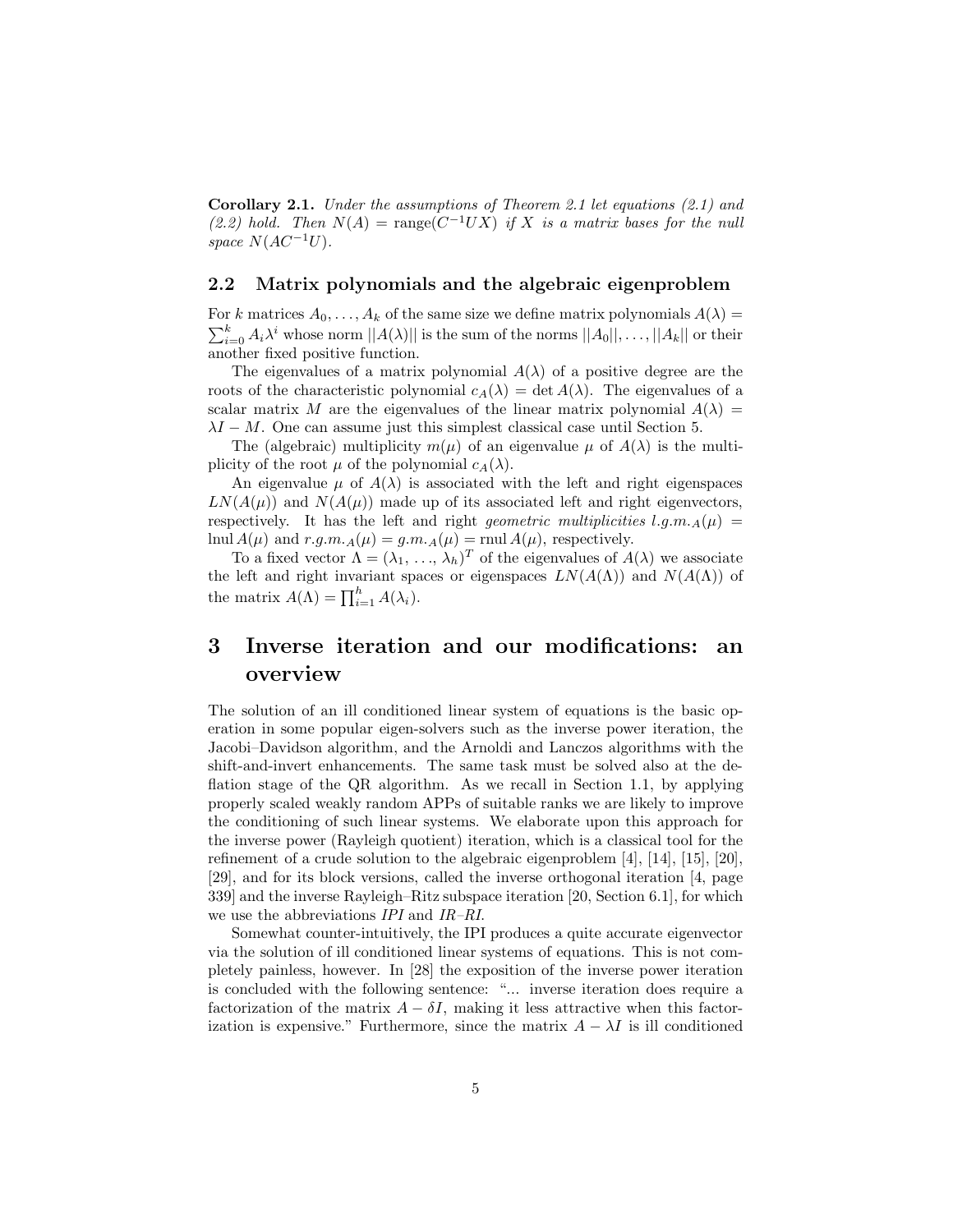near its eigenvalues  $\lambda$ , one cannot apply effective iterative algorithms for solving linear systems involved into the IPI and IR–RI processes, and this is a critical problem for large scale computations. We counter such a deficiency by applying A-preconditioning.

To explain our modifications, we first briefly recall the IPI. Given a close approximation  $\tilde{\lambda}$  to a simple eigenvalue  $\lambda$  of a matrix polynomial  $A(\lambda) = \sum_{m=1}^{m} A_{m}^{n}$  is and a generally equipe normalized approximation  $\tilde{\lambda}$  to an especiated  $\sum_{i=0}^{m} A_i \lambda^i$  and a generally crude normalized approximation **y** to an associated eigenvector **y**, the IPI recursively alternates the updatings of the scalar  $\tilde{\lambda}$  and the vector  $\tilde{\mathbf{y}}$  according to the maps  $\{\tilde{\lambda} \leftarrow$  a root of the equation  $\mathbf{y}^H A(\tilde{\lambda}) \mathbf{y} = 0\}$ and  ${\{\tilde{\mathbf{y}} \leftarrow \frac{A^{-1}(\tilde{\lambda})\tilde{\mathbf{y}}}{||A^{-1}(\tilde{\lambda})\tilde{\mathbf{y}}||_2\}}$ . The root above turns into the Rayleigh quotient  $\tilde{\mathbf{y}}^H M \tilde{\mathbf{y}}$ in the classical case where  $A(\lambda) = \lambda I - M$  and  $||\mathbf{y}||_2 = 1$ . The process stops where a fixed tolerance value exceeds the residual norm  $||A(\lambda)\mathbf{y}||_2$ .

If  $\lambda$  approximates an eigenvalue, then the matrix  $A(\lambda)$  is ill conditioned, but we reduce the updating of the vector  $\tilde{\mathbf{y}}$  to the solution of a linear system with a preconditioned coefficient matrix  $C(\tilde{\lambda}) = A(\tilde{\lambda}) + \mathbf{u}\mathbf{v}^H$ . Here the APP is generated by a pair of properly scaled random vectors **u** and **v** (cf. [6, Examples 4.1–4.6], [7, Sections 4.5 and 5]). In the case of a simple isolated eigenvalue  $\lambda$ , the matrix polynomial  $A(\lambda)$  has no small positive singular values. Then according to our study in [6], [7] we can expect that the matrix polynomial  $C(\lambda)$  is well conditioned, and so we stabilize the IPI numerically. To update the approximate eigenvectors  $\tilde{\mathbf{y}}$ , we apply the equations (1.1) or  $\tilde{\mathbf{y}} = C^{-1}(\tilde{\lambda})\mathbf{u}$ . (The latter vector is close to a vector  $y \in N(A(\lambda))$  wherever  $\tilde{\lambda} \approx \lambda$ . This follows from the equation  $C(\lambda)$ **y** = b**u** for **y**  $\in N(A(\lambda))$  and  $b = \mathbf{v}^H \mathbf{y}$ .) We elaborate upon the respective algorithm in the next section and upon its extension to multiple and clustered eigenvalues in Sections 5 and 6.

### **4 Inverse iteration with APPs of rank one**

Specifying our algorithms, we write  $\lVert \cdot \rVert_q$  for  $q = 2$  or  $q = F$  to denote the 2-norm or the Frobenius norm of a matrix, respectively. We call a matrix  $M$  normalized if  $||M||_2 = 1$ . Actually in our algorithms we only need weak normalization, such that  $||M||_2$  is neither large nor small. We employ error-free scaling by  $\sigma(\lambda)$ , the powers of two. Equations (4.2) and (4.3) below define our Approaches 1 and 2, respectively, which rely on equations (1.1) and (2.3), (2.4), respectively.

$$
C_1(\lambda) = \frac{1}{\sigma(\lambda)} A(\lambda) + UV^H, \quad C_2(\lambda) = \frac{1}{\sigma(\lambda)} A(\lambda) + YV^H, \tag{4.1}
$$

$$
f_1(A(\lambda), Y) = (C_1^{-1}(\lambda) + C_1(\lambda)U G^{-1} V^H C_1^{-1}(\lambda))Y,
$$
\n(4.2)

$$
f_2(A(\lambda), Y) = C_2^{-1}(\lambda)Y.
$$
\n
$$
(4.3)
$$

**Algorithm 4.1. Inverse iteration with APPs of rank one** *(cf. Remarks 4.1–4.4 and Section 9).*

INPUT: *a matrix* M, *a crude approximation*  $\tilde{\lambda}$  *to its simple eigenvalue*  $\lambda$ , *a small positive tolerance value*  $\tau$ , *a small positive integer*  $\nu$  *(e.g.,*  $\nu = 1$ *),*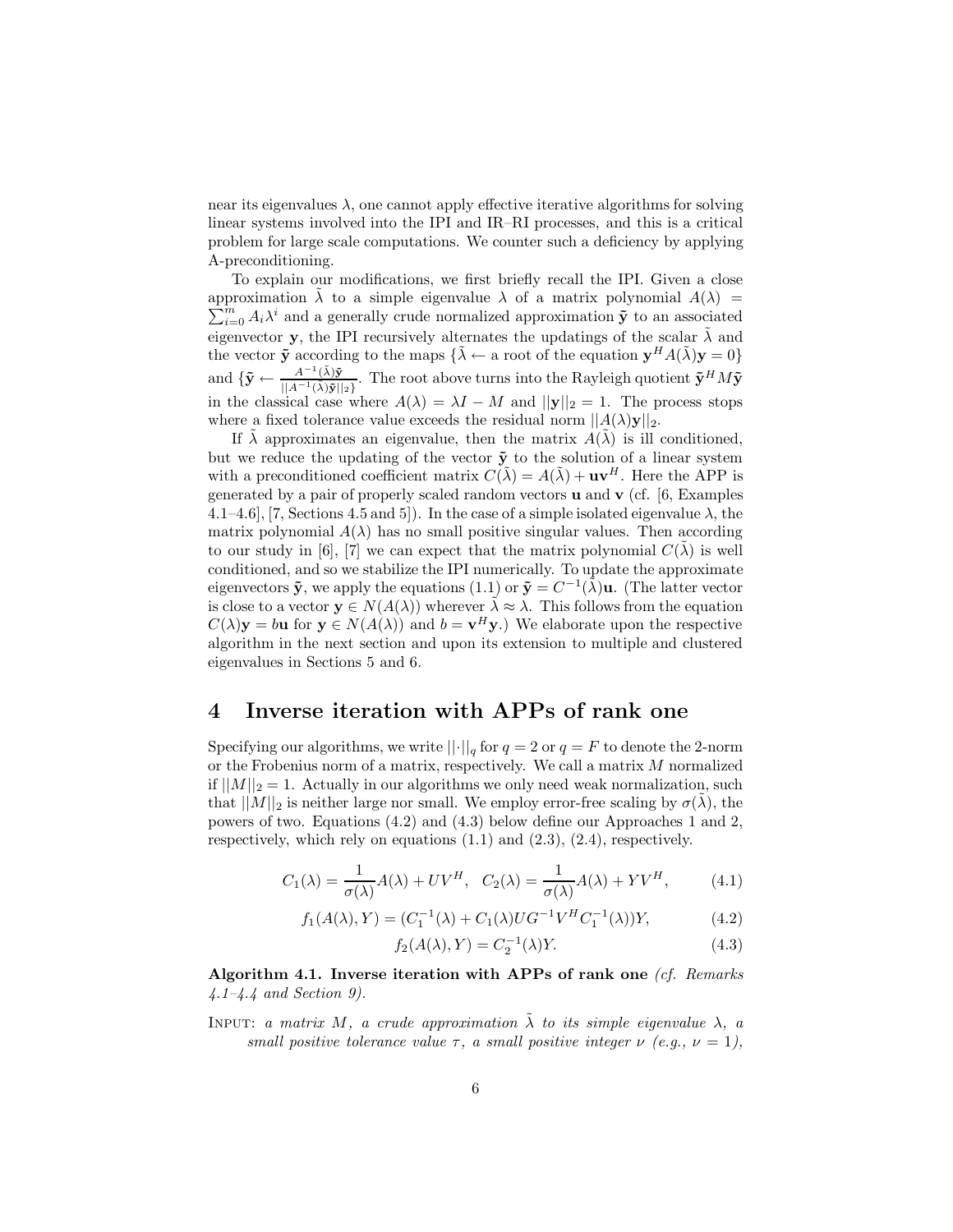*the assignment*  $q = 2$  *or*  $q = F$ *, and a Subroutine LIN·SOLVE for solving a nonsingular and well conditioned linear system of equations (e.g., based on PLU factorization or the Conjugate Gradient method).*

- OUTPUT: *either FAILURE or an approximate eigenpair*  $(\lambda_{final}, \mathbf{y}_{final})$  *of the matrix M* such that  $||A(\lambda_{final})\mathbf{y}_{final}||_2 \leq \tau ||A(\lambda)||_q$  where  $A(\lambda) = \lambda I$  – M*.*
- INITIALIZATION: *Fix an integer*  $g = 1$  *or*  $g = 2$ *. Write*  $A(\lambda) = \lambda I M$ *. Set*  $COUNTER \leftarrow 0, \phi \leftarrow 0, \text{ and } C_q(\tilde{\lambda}) \leftarrow A(\tilde{\lambda}).$  Generate random *vectors* **u***,* **v***, and* **y***.*

COMPUTATIONS:

- *1. If* COUNTER > ν*, output FAILURE and stop. Otherwise apply Subroutine LIN·SOLVE to compute the vector*  $\mathbf{z} = C_a^{-1}(\tilde{\lambda}) \mathbf{y}$  *for*  $\phi = 0$  $or \mathbf{z} = f_g(A(\lambda), \mathbf{y})$  *for*  $\phi = 1$  *where*  $f_g(A(\lambda), \mathbf{y})$  *is defined by equations*  $(4.1)-(4.3)$  for  $U = \mathbf{u}, V = \mathbf{v}, \text{ and } Y = \mathbf{y}.$
- 2. If this application fails (that is, if the matrix  $C_q(\tilde{\lambda})$  is singular or ill *conditioned), then set*  $\phi \leftarrow 1$ *, compute a crude approximation*  $\sigma(\tilde{\lambda})$ *by a power of two to the norm*  $||A(\tilde{\lambda})||_q$ *, generate random vectors* **u***,* **v***, and* **y***, set* COUNTER ←− COUNTER + 1*, and go to Stage 1.*
- *3. Set* COUNTER ← 0*.* Compute the vector  $\mathbf{x} = \mathbf{z}/||\mathbf{z}||_2$ .
- *4. Compute the Rayleigh quotient*  $\gamma = \mathbf{x}^H M \mathbf{x}$ *.*
- *5. If*  $||A(\gamma)\mathbf{x}||_2 \le \tau ||A(\gamma)||_F$  *(that is, if the residual norm is small enough), output*  $\lambda_{final} = \gamma$ ,  $\mathbf{y}_{final} = \mathbf{x}$  *and stop. Otherwise set*  $\tilde{\lambda} \longleftarrow \gamma$  and  $\mathbf{y} \longleftarrow \mathbf{x}$  and go to Stage 1.

Equations  $(1.1), (2.3), (2.4),$  and  $(4.1)$ – $(4.3)$  link the algorithm to the classical IPI and imply its correctness. In fact Algorithm 4.1 turns into the customary IPI provided the Subroutine LIN·SOLVE never fails at Stage 1.

**Remark 4.1.** *At Stage 2 of the algorithm we can yield effective preconditioning even with the scalar*  $\sigma(\lambda)$  *from the previous iteration unchanged unless the norm*  $||A(\lambda)||_q$  *changes dramatically.* 

**Remark 4.2.** In the case where  $g = 2$  the vectors **v** are not used in the algo*rithm, and we do not need to generate them.*

**Remark 4.3.** *By applying Algorithms 4.1 to the matrix*  $M<sup>H</sup>$ *, we approximate its right eigenvectors, which are the left eigenvectors of the matrix* M *associated with the same eigenvalues. We can modify our algorithm and simultaneously approximate the pairs* (**w**, **x**) *of the left and right eigenvectors, respectively, associated with the eigenvalue* λ*. The computations would rely on the factorization of the same matrix*  $C_q(\lambda)$ *. In this case at Stage 3 of Algorithm 4.1 one can compute the generalized Rayleigh quotients*  $\mathbf{w}^T A(\lambda) \mathbf{x}$  *(cf. [20, Section 4.4]).*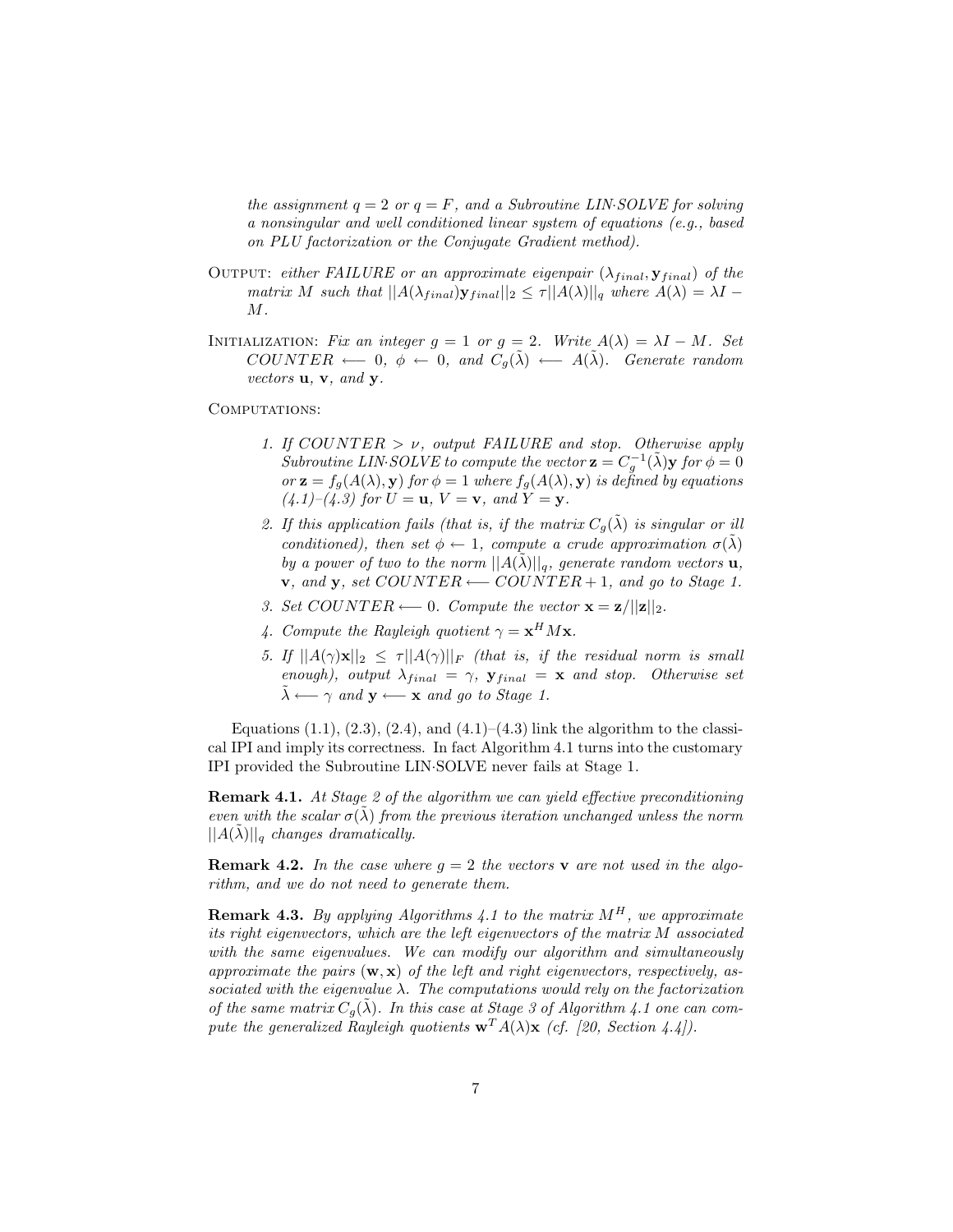**Remark 4.4.** *One can perform the iteration loop of Algorithm 4.1 concurrently for the two vectors*  $f_q(A(\lambda), y)$  *for*  $g = 1$  *and*  $g = 2$  *and arrive at Stage 5 with two pairs*  $(\gamma, \mathbf{x})$  *of the value*  $\gamma$  *and the vector* **x***, defined by the two values*  $g = 1$ *and* g = 2*. Then one should continue the computations with the pair that supports the minimum value of the residual norm*  $||A(\gamma)\mathbf{x}||_2$  *(cf. Section 9).* 

All these remarks can be readily extended to the algorithms in the next two sections. In Section 9 we discuss some natural modifications of Algorithms 4.1 and of our next algorithms.

Algorithm 4.1 outputs FAILURE if the Subroutine LIN·SOLVE fails for the coefficient matrices  $A(\lambda)$  and  $\nu$  computed instances of  $C_q(\lambda)$  where  $\lambda$  is our current approximation to an eigenvalue  $\lambda$ . According to the study in [6], [7], this is unlikely to occur for a pair of random vectors **v** and **u** or **v** and **y** and a simple isolated eigenvalue  $\lambda$ .

### **5 Inverse iteration with APPs of a fixed rank**

The following algorithm extends Algorithm 4.1 to approximating simultaneously a fixed number h of the eigenvalues and the associated eigenspace. In particular this handles the cases where  $h = 2$  and we seek a pair of complex conjugate eigenvalues of a real matrix (cf. [20, page 97], [30]) as well as where we seek a cluster of  $h$  simple eigenvalues or a single eigenvalue of multiplicity  $h$  and an  $n \times h$  matrix basis for the associated invariant space of eigenvectors. Here as well as in Remark 6.5 we call a matrix X of full column rank a *matrix basis* for range(X). The algorithm can be viewed as an APP-based modification of the IR–RI. As in the IR-RI, we assume that the h selected eigenvalues do not lie near the other eigenvalues of the input matrix.

**Algorithm 5.1. Inverse iteration with APPs of a fixed rank***. (Cf. Remarks 4.1–4.4, 5.1–5.3, and Section 9.)*

- INPUT: *a positive integer h*, *a matrix M*, *a crude approximation*  $\tilde{\Lambda} = (\tilde{\lambda}_i)_{i=1}^g$  to *the vector*  $\Lambda = (\lambda_i)_{i=1}^h$  *of its h eigenvalues, a small positive tolerance value*  $\tau$  *and a small integer*  $\nu$  *(e.g.,*  $\nu = 1$ *), the assignment*  $q = 2$  *or*  $q = F$ *, and a Subroutine LIN*·*SOLVE for solving a nonsingular and well conditioned linear system of equations.*
- OUTPUT: *either FAILURE or a pair*  $(\Lambda_{final}, Y_{final})$  *where*  $\Lambda_{final}$  *approximates the vector*  $\Lambda$  *of the h fixed eigenvalues of the matrix*  $M$  *and* range $(Y_{final})$ *approximates the associated eigenspace so that*

$$
||A(\Lambda_{final})Y_{final}||_2 \leq \tau ||A(\lambda)||_q \quad \text{for} \quad A(\Lambda) = \prod_{i=1}^h (\lambda_i I - M).
$$

INITIALIZATION: *Fix an integer*  $g = 1$  *or*  $g = 2$ *. Write*  $A(\Lambda) = \prod_{i=1}^{h} (\lambda_i I - M)$ *. Set* COUNTER ← 0 *and*  $C_q(\tilde{\Lambda})$  ←  $A(\tilde{\Lambda})$ *. Generate weakly random*  $n \times h$  *matrices*  $U, V,$  *and*  $Y$ *.*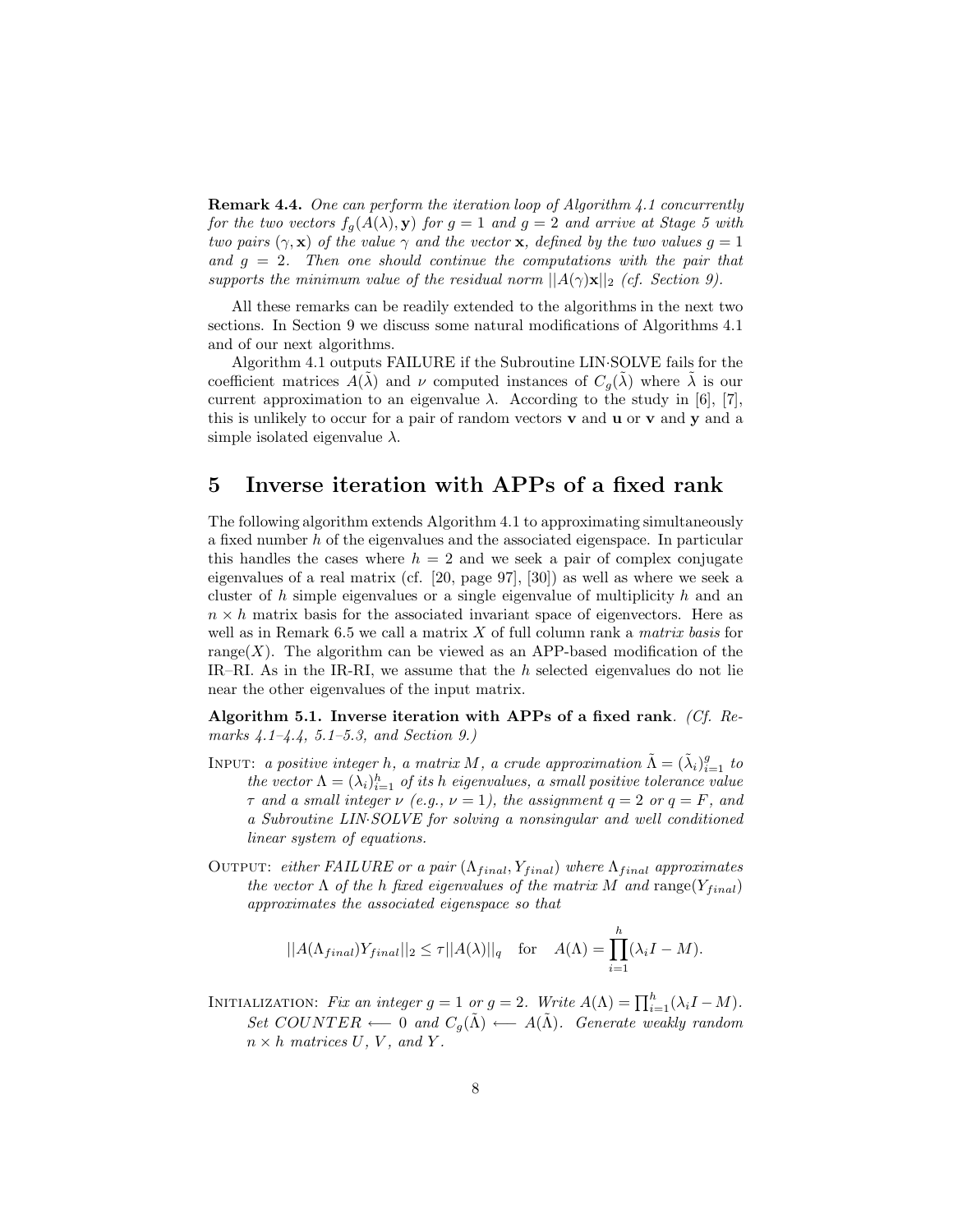COMPUTATIONS:

- *1. If* COUNTER > ν*, output FAILURE and stop. Otherwise apply Subroutine LIN·SOLVE to compute the matrix*  $Z = (C_q^{-1}(\tilde{\lambda}))Y$  *for*  $\phi = 0$  *or*  $Z = f_g(A(\lambda), Y)$  *for*  $\phi = 1$  *where*  $f_g(A(\lambda), Y)$  *is defined by equations (4.1)–(4.3).*
- 2. If this application fails (that is, if the matrix  $C_g(\Lambda)$  is singular or ill *conditioned), then set*  $\phi \leftarrow 1$ *, compute a crude approximation*  $\sigma(\tilde{\Lambda})$ *by a power of two to the norm*  $||A(\Lambda)||_q$ *, generate weakly random*  $n \times h$  *matrices*  $U, V,$  *and*  $Y$ *.*
- *3. Set COUNTER* ← 0*. Set X* ← *the Q-factor in the QR factorization of the matrix* Z*.*
- 4. Compute the vector  $\Gamma = (\gamma_i)_{i=1}^h$  of the eigenvalues of the  $h \times h$  matrix  $X^H M X$ *. Compute the matrix polynomial*  $A(\Gamma) = \prod_{i=1}^h (\gamma_i I - M)$ *.*
- *5. If*  $||A(\Gamma)X||_2 \leq \tau ||A(\Gamma)||_F$  *(that is, if the residual norm is small enough), output*  $\Lambda_{final} = \Gamma$ ,  $Y_{final} = X$  *and stop. Otherwise set*  $\tilde{\Lambda} \longleftarrow \Gamma$  and  $Y \longleftarrow X$  and go to Stage 1.

**Remark 5.1.** *For the approximation of a single multiple eigenvalue, we can apply Algorithm 5.1 with the linear matrix polynomial*  $A(\lambda) = \lambda I - M$  *instead of its* h-th power  $A(\lambda) = (\lambda I - M)^h$ . Similarly we can simplify the algorithm if we *seek the average of the* h *eigenvalues of a cluster separated from the other eigenvalues. In both cases in the description of the algorithm we would also replace the vectors*  $\Lambda$ *,*  $\tilde{\Lambda}$ *, and*  $\Gamma$  *with the scalars*  $\lambda$ *,*  $\tilde{\lambda}$ *, and*  $\gamma = (1/h) \operatorname{trace}(X^H A(\tilde{\Lambda}) X)$ *, respectively (cf. our Algorithm 6.1).*

**Remark 5.2.** *For a real matrix* M *the vector* Λ *should consist of pairs of nonreal complex conjugate eigenvalues (say,*  $(\lambda_{2j-1}, \lambda_{2j})$  *for*  $j = 1, \ldots, k$ *) and real eigenvalues (say,*  $\lambda_i$  *for*  $i = 2k + 1, \ldots, 2k + l$ ). Then our matrix polynomial  $A(\Lambda) = \prod_{j=1}^{k} ((\lambda_{2j-1}I - M)(\lambda_{2j}I - M)) \prod_{i=2k+1}^{2k+l} (\lambda_iI - M)$  would have real *coefficients, and we could avoid involving nonreal values into our computations. In particular for*  $k = 1$  *and*  $l = 0$ *, we would approximate a pair of complex conjugate eigenvalues*  $\lambda_1$  *and*  $\lambda_2$  *by working with the matrix polynomial*  $A(\Lambda)$  =  $M^2 - \alpha M + \beta I$  where  $\alpha = \lambda_1 + \lambda_2$  and  $\beta = \lambda_1 \lambda_2$ .

**Remark 5.3.** *The explicit formation of a matrix polynomial*  $A(\Lambda) = \prod_{i=1}^{h} (\lambda_i I -$ M) *takes* O(hn<sup>3</sup>) *flops for general matrix* M*. This is dominated at the other stages of the computation if* h *is small and if we seek all* n *eigenvalues. Furthermore, in some cases such explicit formation can be avoided. For a sparse or structured matrix* M*, an APP* UV <sup>H</sup> *(resp.* Y V <sup>H</sup>*) of a smaller rank* r*, and the well conditioned matrix*  $C_g(\Lambda)$  *in (4.1), we can readily compute the matrix*  $C_1^{-1}(\Lambda)U$  (resp.  $C_2^{-1}(\Lambda)Y$ ) by applying iterative algorithms. For  $h = 2$  and a *dense Hessenberg matrix* M*, we can compute the QR factorization of the matrix* A(Λ) *by applying Francis implicit double shifts and then extend it to the QR factorization of the matrix*  $C_g(\Lambda)$  *by using*  $O(n^2)$  *flops overall* [4, Sections *7.5.5 and 12.5.2].*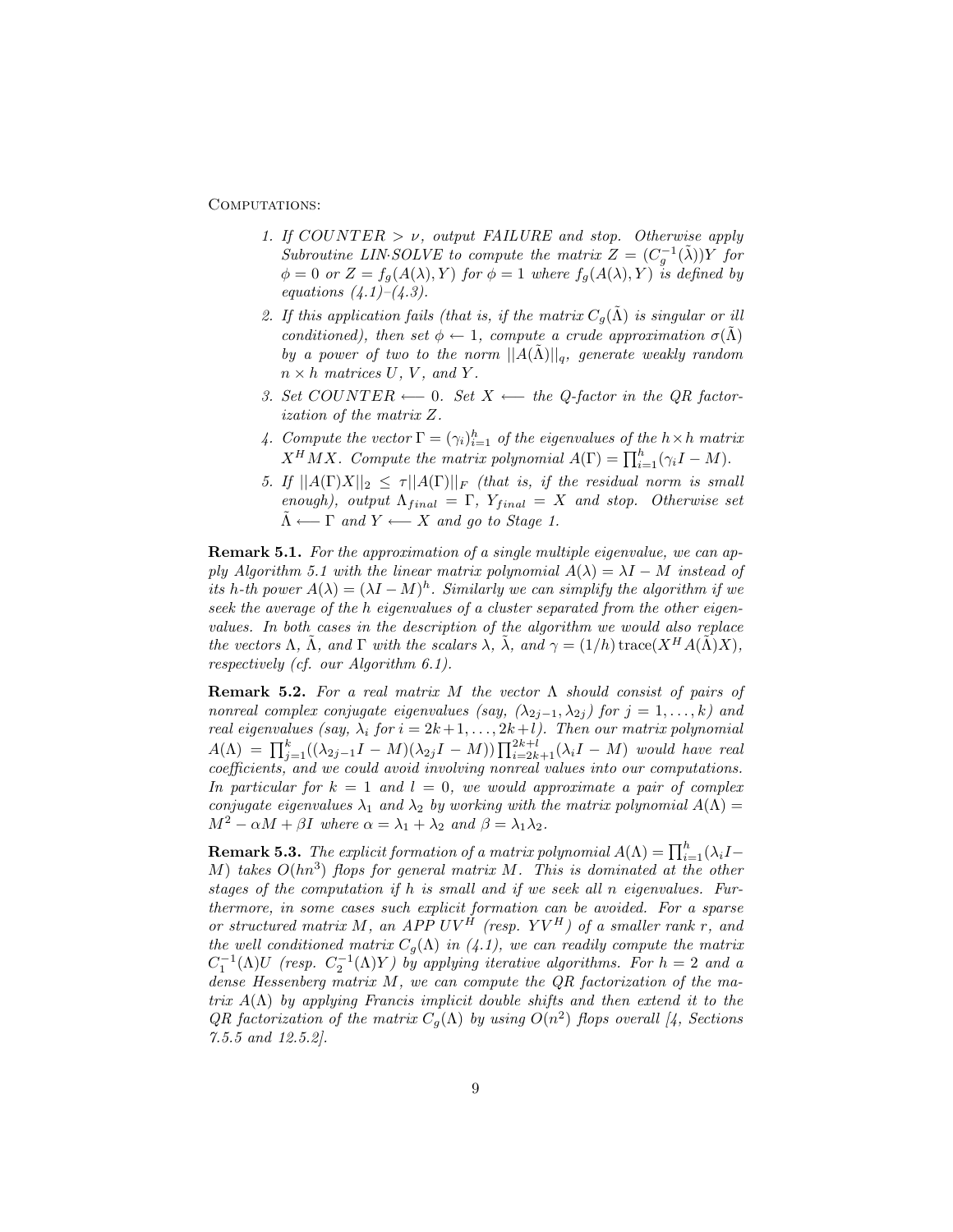#### **6 Inverse iteration with APPs of adjusted ranks**

Suppose we wish to extend Algorithm 4.1 to approximating an isolated multiple eigenvalue  $\lambda$  together with the associated eigenspace, but do not know the multiplicity of the eigenvalue. Then we can apply linear or binary search for the multiplicity. E.g. for  $g = 1$  (resp.  $g = 2$ ) we can recursively generate the pairs of scaled random vectors **u** and **v** (resp. **y** and **v**) and add their outer products  $\mathbf{u}\mathbf{v}^H$  (resp.  $\mathbf{y}\mathbf{v}^H$ ) to the matrix  $C_g(\tilde{\lambda})$  until it becomes nonsingular and well conditioned. We can apply similar recipes to approximating the average  $\lambda$  of all eigenvalues in an isolated cluster whose cardinality is unknown. Then again the resulting algorithm below can be viewed as a modification of the IR–RI that employs APPs.

**Algorithm 6.1. Inverse iteration with APPs of adjusted ranks** *(cf. Remarks 4.1–4.4, 6.1–6.5, and Section 9).*

- INPUT: an  $n \times n$  *matrix* M, an approximation  $\tilde{\lambda}$  to its eigenvalue  $\lambda$  *having unknown multiplicity, a small positive tolerance value* τ *and a small integer*  $\nu$ ,  $e.g., \nu = 1$ , the assignment  $q = 2$  or  $q = F$ , and a Subroutine *LIN*·*SOLVE for solving a nonsingular and well conditioned linear system of equations.*
- OUTPUT: *either FAILURE or an approximation*  $(\lambda_{final}, Y_{final})$  *to an eigenpair*  $(\lambda, Y)$  *of the matrix* M *(where*  $\lambda$  *is an eigenvalue and* Y *is a matrix basis for the associated eigenspace) such that*  $||(\lambda_{final}I - M)Y_{final}||_2 \le$  $\tau || \lambda_{final} I - M ||_q.$
- INITIALIZATION: *Fix an integer*  $g = 1$  *or*  $g = 2$ *. Write*  $A(\lambda) = \lambda I M$ *. Set*  $C_q(\tilde{\lambda}) \longleftarrow A(\tilde{\lambda}), \text{COUNTER} \longleftarrow 0, \text{ and } \phi \longleftarrow 0. \text{ Generate a triple of}$ *random vectors*  $V = \mathbf{v}$ *,*  $U = \mathbf{u}$ *, and*  $Y = \mathbf{y}$ *.*

COMPUTATIONS:

- *1. If* COUNTER > ν*, output FAILURE and stop. Otherwise apply the Subroutine LIN·SOLVE to compute the matrix*  $Z = (C_q^{-1}(\tilde{\lambda}))Y$  *for*  $\phi = 0$  *or*  $Z = f_g(A(\lambda), Y)$  *for*  $\phi = 1$  *where*  $f_g(A(\lambda), Y)$  *is defined by equations (4.1)–(4.3).*
- 2. If the latter application fails (that is, if the matrix  $C_q(\tilde{\lambda})$  is singular *or ill conditioned), then set*  $\phi \leftarrow 1$  *and choose a triple of normalized random vectors*  $\tilde{u}$ *,*  $\tilde{v}$ *, and*  $\tilde{y}$ *. Require that these vectors not lie in the ranges of the matrices* U, V, and Y, respectively. If  $\phi = 0$ ,  $set \phi \longleftarrow 1$  *and set either*  $(V, U) = (\mathbf{v}, \mathbf{u}) \longleftarrow (\tilde{\mathbf{v}}, \tilde{\mathbf{u}})$  *for*  $g = 1$  *or*  $(V, Y) = (v, y) \longleftarrow (\tilde{v}, \tilde{y})$  *for*  $g = 2$ *. Otherwise (that is if*  $\phi = 1$ ) *append appropriate column vectors* **u***,* **v***, and* **y** *to the matrices* U*,* V *,* and Y, respectively, keeping the matrices unitary. Namely compute *unitary matrices*  $(V, \mathbf{v})$  *and either*  $(U, \mathbf{u})$  *for*  $q = 1$  *or*  $(Y, \mathbf{y})$  *for*  $g = 2$  where  $\mathbf{v} = V\mathbf{c} + a\tilde{\mathbf{v}}$  and either  $\mathbf{u} = U\mathbf{d} + b\tilde{\mathbf{u}}$  for  $g = 1$  or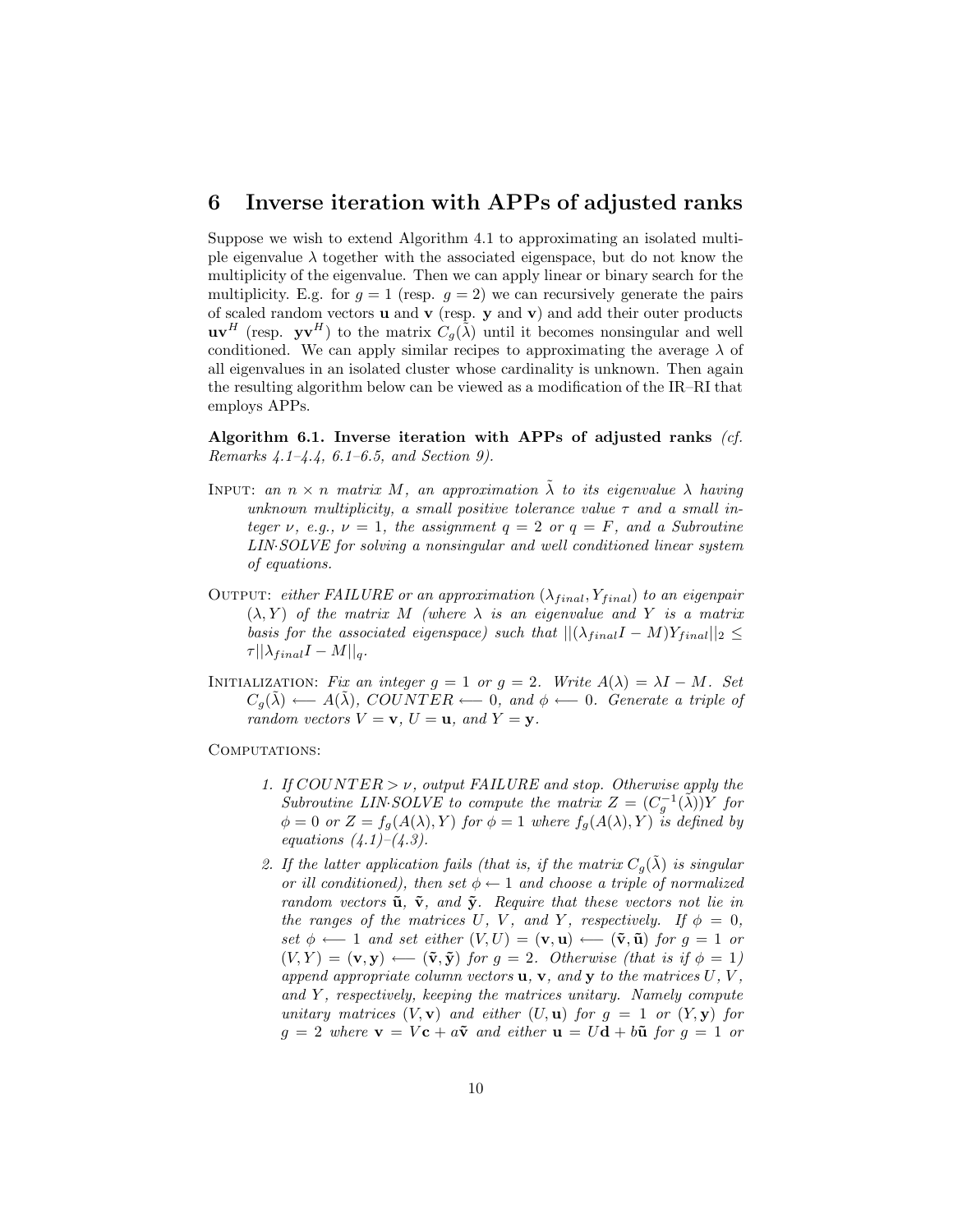$y = Yd + b\tilde{y}$  *for*  $g = 2$  *and* where **c** *and* **d** *are vectors and a and b* are nonzero scalars. Set  $V \leftarrow (V, \mathbf{v})$  and either  $U \leftarrow (U, \mathbf{u})$ *for*  $g = 1$  *or*  $Y \leftarrow (Y, y)$  *for*  $g = 2$ *. In both cases compute a crude approximation*  $\sigma(\lambda)$  *by a power of two to the norm*  $||A(\lambda)||_q$ , *set* COUNTER ←− COUNTER + 1*, and go to Stage 1.*

- *3. Set* COUNTER ←− 0 *and compute the Q-factor* X *in the QR factorization of the matrix* Z *where the R-factor has positive diagonal entries.*
- 4. Compute the Rayleigh quotient  $\gamma = (1/h) \text{trace}(X^H M X)$ .
- *5. If*  $||A(\gamma)X||_2 \leq \tau ||A(\gamma)||_F$  *(that is, if the residual norm is small enough), output*  $\lambda_{final} = \gamma$ ,  $Y_{final} = X$  *and stop. Otherwise set*  $Y \longleftarrow X$  *and*  $\lambda \longleftarrow \gamma$  *and go to Stage 1.*

**Remark 6.1.** *Algorithm 6.1 can be applied to approximating the average value* λ *in a cluster of eigenvalues isolated from the other eigenvalues of the matrix. The algorithm needs no changes besides the change of the meaning of the value*  $\lambda$  *and its approximations*  $\lambda$  *and*  $\gamma$ *. Indeed the average value*  $\lambda$  *is a multiple eigenvalue of a nearby matrix.*

**Remark 6.2.** *Unlike the classical inverse iteration, adjusting the rank of the APPs in Algorithm 6.1 and in its latter extension enables us to detect the multiplicity of a multiple eigenvalue and the number of eigenvalues in a cluster, respectively.*

**Remark 6.3.** At Stage 2 one can compute and update the matrix  $C_q(\lambda)$ , to*gether with its QR factorization, at the cost of*  $O(n^2)$  *flops per update (cf. [4, Section 12.5.1]).*

**Remark 6.4.** *Some alternative techniques of linear and bilinear search for the proper size of an APP can be found in [22]. E. g., one can begin with an APP*  $UV^H$  for  $g = 1$  (resp.  $YV^H$  for  $g = 2$ ) of a larger rank to yield a well conditioned *matrix*  $C_g(\tilde{\lambda})$ *. Then one can generate APPs UV<sup>H</sup> (resp. YV<sup>H</sup> for g = 2) with the ranks recursively decreasing as long as the resulting matrix*  $C_q(\tilde{\lambda})$  *remains well conditioned.*

**Remark 6.5.** *We can readily extend Algorithm 6.1 to approximate the individual eigenvalues in the cluster by combining the IR–RI with A-preconditioning. The changes versus Algorithm 6.1 would essentially amount to replacing the eigenvalue*  $\lambda$  *and its approximations*  $\tilde{\lambda}$  *and*  $\gamma$  *with the vectors*  $\Lambda = (\lambda_i)_{i=1}^h$  *of the eigenvalues and the vectors*  $\tilde{\Lambda} = (\tilde{\lambda}_i)_{i=1}^h$  *and*  $\Gamma = (\gamma_i)_{i=1}^h$  *of its approximations, replacing the matrix polynomial*  $\widehat{A(\lambda)} = \lambda I - \widehat{M}$  *with the matrix polynomial*  $A(\Lambda) = \prod_{i=1}^{h} (\lambda_i I - M)$ , and replacing Stage 4 of this algorithm with Stage 4 *of Algorithm 5.1. With the IR-RI techniques (cf. [20, Section 4.4]) we can also compute some matrix bases* Y<sup>i</sup> *for the eigenspaces associated with these* eigenvalues  $\lambda_i$ . We should just compute some matrix bases  $W_i$  for the respec*tive associated eigenspaces of the matrix* X<sup>H</sup>MX *and then output the matrices*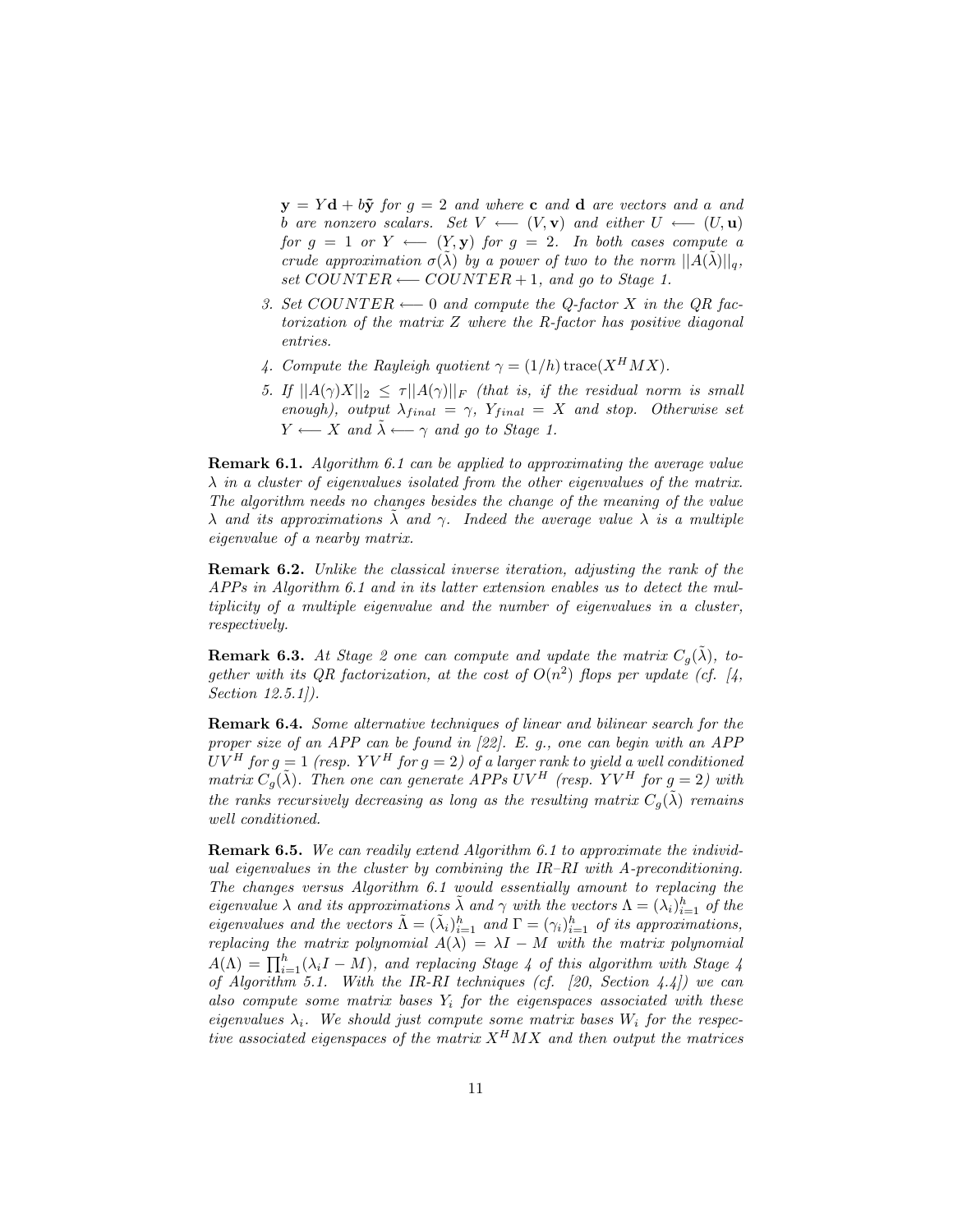$Y_i = XW_i$  for  $i = 1, \ldots, n$ . Similarly we can extend the algorithm to approx*imating the eigenvalues and the associated eigenspaces for a pair of complex conjugate clusters of the eigenvalues of a real matrix and more generally to approximating any fixed set of isolated clusters of matrix eigenvalues and the associated eigenspaces.*

## **7 Perturbations and errors in the modified inverse iteration**

Although the iteration steps of Algorithms 4.1, 5.1, and 6.1 are better conditioned and thus computationally simpler than the steps of the IPI and IR–RI, they still rapidly converge to the eigenspaces of a matrix  $M$  or multilinear matrix polynomial  $A(\lambda)$ . Next we prove local quadratic convergence of these algorithms applied to the classical algebraic eigenproblem, where

$$
A = A(\lambda) = \lambda I - M, \ \tilde{A} = A(\tilde{\lambda}) = \tilde{\lambda}I - M,\tag{7.1}
$$

and the algorithms recursively refine approximations  $\lambda$  to an eigenvalue  $\lambda$  and Y to a matrix basis  $Y$  for the associated eigenspace. The same proof of quadratic convergence applies to the multilinear inverse iteration in the previous two sections (cf. Lemma 7.1).

We first express the errors in the Rayleigh quotients via the eigenvectors errors (without assuming equations (7.1)).

**Theorem 7.1.** *Let*  $\tilde{Y}$  *and* Y *be*  $n \times k$  *matrices and write*  $\Delta = \tilde{Y} - Y$ *. Then for an*  $n \times n$  *matrix A we have*  $\tilde{Y}^H A \tilde{Y} - Y^H A Y = \Delta^H A Y + Y^H A \Delta + \Delta^H A \Delta$ *.* 

Next we express the residual  $\tilde{C}^{-1}\tilde{Y}$  via the input errors.

**Theorem 7.2.** Let Y be a unitary  $n \times k$  matrix basis for the null space  $N(A)$ *of an*  $n \times n$  *matrix* A. Let a pair of matrices  $\ddot{A}$ ,  $\ddot{Y}$  approximate the pair of A *and* Y. Write  $C = A + \tilde{Y}V^H$ ,  $\tilde{C} = \tilde{A} + \tilde{Y}V^H$ ,  $E = \tilde{C} - C = \tilde{A} - A$ ,  $\Delta = \tilde{Y} - Y$ *for an*  $n \times k$  *matrix V such that the matrices*  $B = V^H Y$  *and*  $\tilde{C}$  *are nonsingular. (Observe that*  $B = I_k$  *if*  $V = Y$ *.) Then we have* 

- *a)*  $\tilde{C}^{-1}\tilde{Y} = YB^{-1} \tilde{C}^{-1}EYB^{-1}.$
- *b) Furthermore, suppose that*

$$
range(EY) \subseteq range Y = N(A) \tag{7.2}
$$

and define a matrix F such that 
$$
EYB^{-1} = YF
$$
. Then  
\n
$$
\tilde{C}^{-1}\tilde{Y} = YB^{-1}(I - F) + \tilde{C}^{-1}YF^2 + \tilde{C}^{-1}\Delta F.
$$

*Proof.* First assume that the matrix C is nonsingular.

Observe that  $\tilde{C}^{-1} = (I - \tilde{C}^{-1}E)C^{-1}$ . Recall that  $AY = 0$ , and so  $CY =$  $(A + \tilde{Y}V^H)Y = \tilde{Y}(V^H Y) = \tilde{Y}B, C^{-1}\tilde{Y} = YB^{-1}.$  Therefore,

$$
\tilde{C}^{-1}\tilde{Y} = (I - \tilde{C}^{-1}E)C^{-1}\tilde{Y} = YB^{-1} - \tilde{C}^{-1}EYB^{-1}.
$$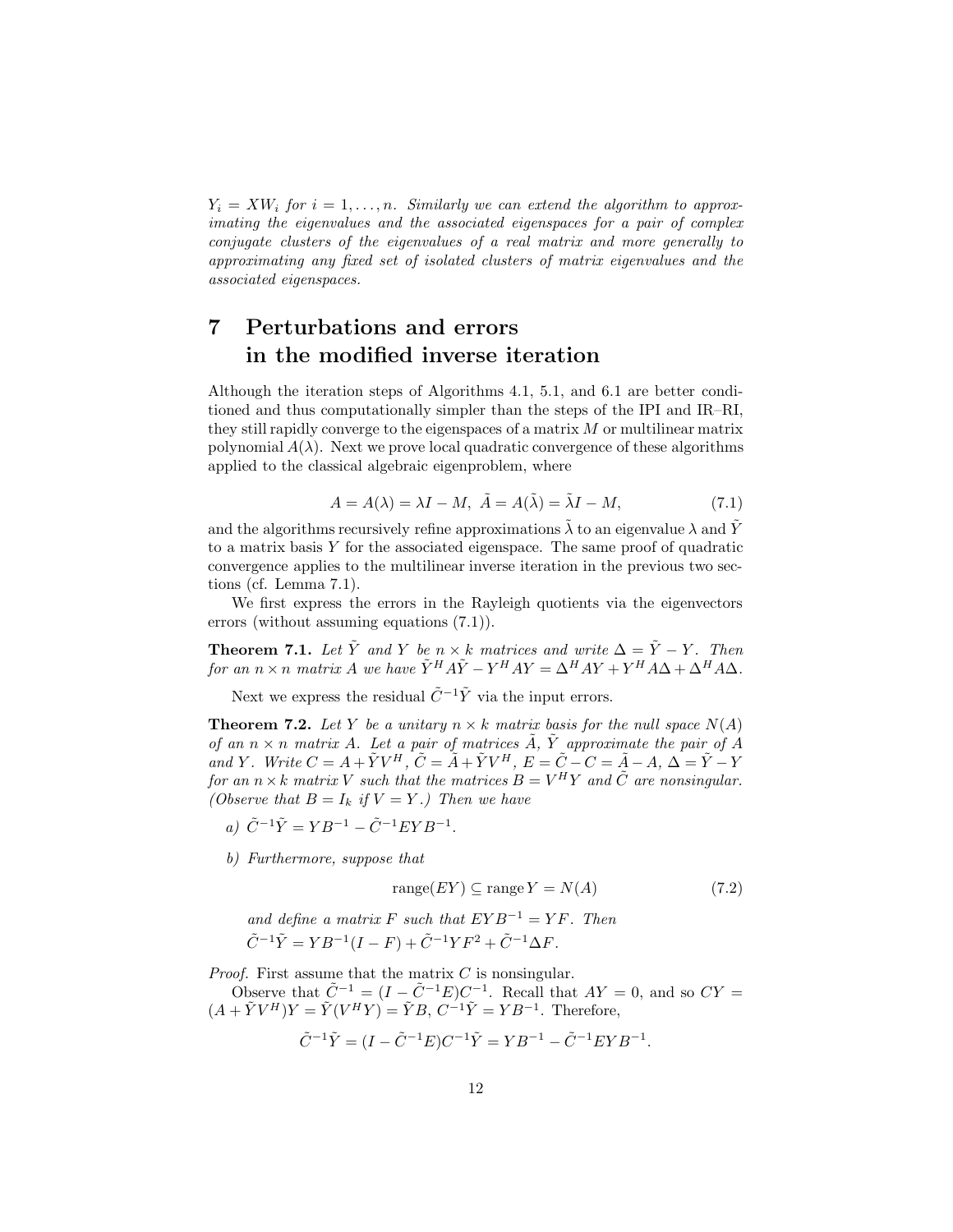This proves part a).

Substitute the equation  $EYB^{-1} = YF$  into the equation of part a) and obtain that  $\tilde{C}^{-1}\tilde{Y} = YB^{-1} - \tilde{C}^{-1}YF$ .

Substitute

$$
\tilde{C}^{-1}Y = \tilde{C}^{-1}\tilde{Y} - \tilde{C}^{-1}\Delta = YB^{-1} - \tilde{C}^{-1}YF - \tilde{C}^{-1}\Delta
$$

on the right-hand side and obtain that

$$
\tilde{C}^{-1}\tilde{Y} = YB^{-1}(I - F) + \tilde{C}^{-1}YF^{2} + \tilde{C}^{-1}\Delta F.
$$

This proves part b).

Relax the assumption that the matrix  $C$  is nonsingular by applying infinitesimal perturbations of the matrix A.  $\Box$ 

The following lemma validates assumption (7.2) in part b) for linear and multilinear inputs  $A(\lambda)$ .

**Lemma 7.1.** *Under* (7.1) as well as for a multilinear matrix polynomial  $A(\Lambda)$ *of Sections 4 and 6, we have*

$$
E = (\tilde{\lambda} - \lambda)I, \quad F = (\tilde{\lambda} - \lambda)B^{-1}, \tag{7.3}
$$

*and assumption (7.2) in part b) holds.*

Theorem 7.2 implies the following estimates for the residual norm.

**Corollary 7.1.** *Let* || · || *denote any operator matrix norm. Then the norm*  $||C^{-1}\tilde{Y} - Y B^{-1}||$  *is in O((||E||) under the assumptions of Theorem 7.2 a)*  $\hat{E}$  whereas the norm  $||\tilde{C}^{-1}\tilde{Y} - Y B^{-1}(I - F)||$  *is in*  $O(||\Delta|| + ||F||)||F||)$  *under the assumptions of Theorem 7.2 b).*

Combining Theorem 7.1, Lemma 7.1, and Corollary 7.1 immediately implies quadratic convergence of Algorithms 4.1, 5.1, and 6.1 to the eigenvalue/eigenspace pair assuming  $(7.1)$ , the choice of  $V = Y$ , and a close initial approximation to the eigenvalue  $\lambda$  (but not necessarily to the associated eigenspace).

**Remark 7.1.** *In Theorem 7.2 b) we require that the matrix* B *be nonsingular. This property is expected to hold under random variation of the matrices* Y˜ *and* V *. The above estimate for the residual norm does not depends on the norm*  $||B^{-1}||_2$ *, which we estimate below only for the sake of completeness.* 

**Lemma 7.2.** *Let*  $V = \tilde{Y}$  *be a unitary matrix and let*  $||\Delta||_2 < 1$ . *Then the matrix B is nonsingular and*  $||B^{-1}||_2 \leq \frac{1}{1-||\Delta||_2}$ .

*Proof.* Under the assumptions of the lemma, we have  $B = I_k - \tilde{Y}^H \Delta$  and  $B^{-1} = I_k + \sum_{i=1}^{\infty} (\tilde{Y}^H \Delta)^i$ , and the lemma follows. □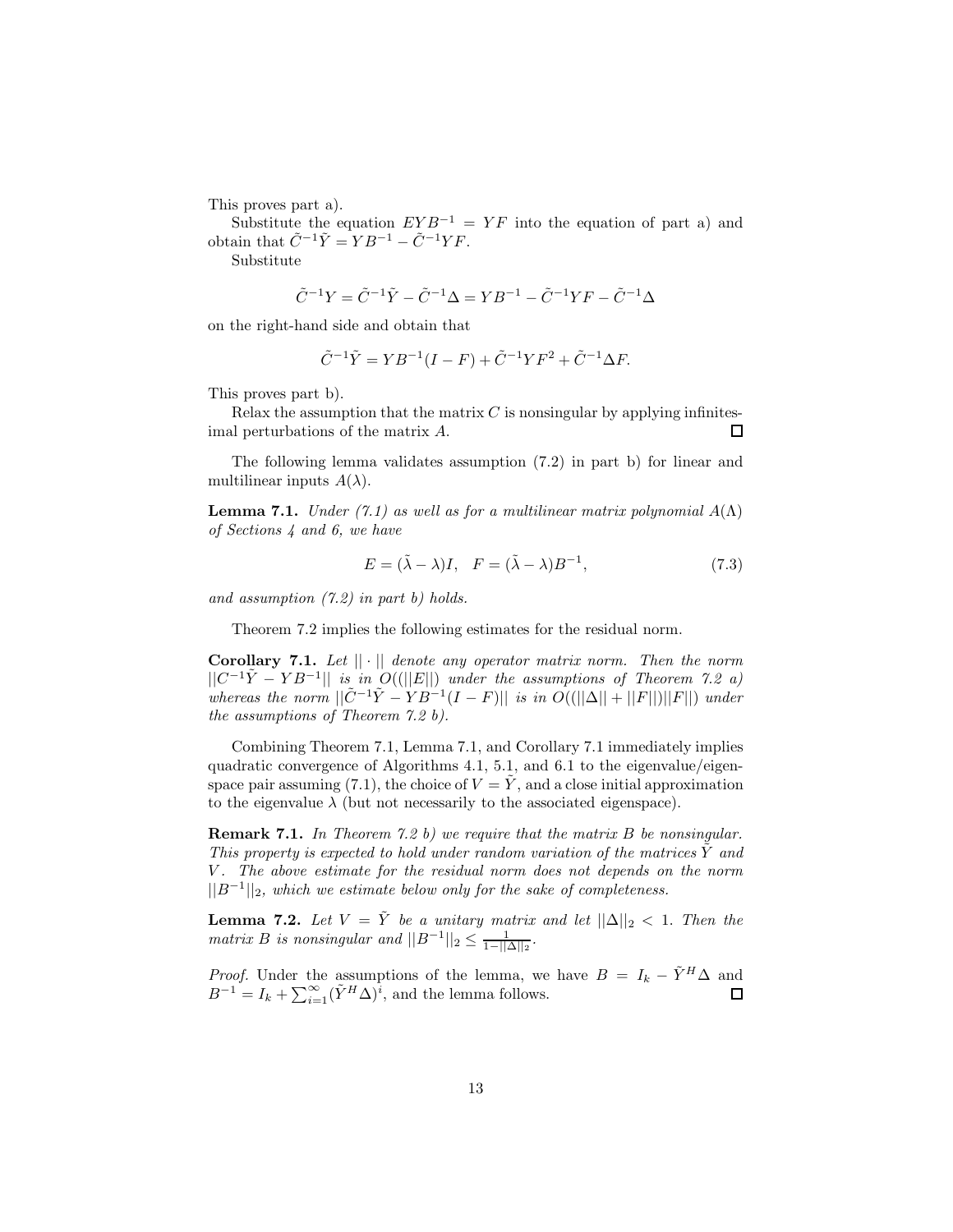## **8 Experimental iteration count for the inverse iteration and our algorithm**

Tables 8.1 and 8.2 show the numbers of iterations required for the convergence of the IPI and Algorithm 4.1. We display the average (mean) values and the standard deviations in 200 tests with  $n \times n$  matrices  $A = \lambda I - M$  for  $M =$  $G^{-1}TG$ ,  $n = 64$  and  $n = 100$ , G being either a random matrix or the Q-factor in the QR factorization of a random matrix, and  $T$  from one of the four following matrix classes (cf. [27, Section 28.3]).

- 1.  $T = D<sub>r</sub>$  is a real diagonal matrix with random entries in the closed line interval  $[0, 10]$ .
- 2.  $T = D<sub>c</sub>$  is a complex diagonal matrix whose entries have random absolute values in the line interval [0, 10] and random arguments in the semi-open line interval  $[0, 2\pi)$ .
- 3.  $T = D_r + \mathbf{e}_1 \mathbf{v}^T + \mathbf{u} \mathbf{e}_n^T$  is an arrow-head matrix,  $D_r$  is a matrix of class 1, and the vectors **u** and **v** have random entries in the closed line interval  $[0, 10]$ .
- 4.  $T = D_r + \mathbf{u}\mathbf{v}^T$ ,  $D_r$  and **v** are as in matrix class 3, and the vector **u** has random coordinates in the closed line interval [0, 1].

We have also tested Algorithm 5.1 versus the classical inverse iteration for  $n \times n$  real input matrices  $M = G^{-1}TG$  having complex conjugate eigenvalue pairs  $(\lambda_1, \lambda_2)$ . Here G was random orthogonal, T was diagonal with  $2 \times 2$  blocks  $T = \begin{pmatrix} a & b \\ -b & a \end{pmatrix}$ ,  $a = r \cos(s)$ ,  $b = r \sin(s)$ , r was random in the range [0, 10], s was random in the range  $[0, 2p\sqrt{-1}]$ . The initial value  $\lambda$  was chosen random in √ the square  $\{z: -10 < \Re[z], \Im[z] < 10\}.$ 

1000 runs for  $n = 100$  were performed for both classical inverse iteration and Algorithm 5.1 for  $\nu = 1$ ,  $\tau = 1e - 10$ , and each  $q = 1$  and  $q = 2$ . The classical IPI required on the average 5.803 iterations until convergence with the standard deviation 5.612, versus the average 5.753 (resp. 8.013) and the standard deviation 4.358 (resp. 3.563) for Algorithm 5.1 for  $g = 1$  (resp.  $g = 2$ ).

In yet another series of tests,  $n \times n$  matrices M had clustered triples of eigenvalues  $\lambda_j$ , j = 1, 2, 3. They were generated as  $M = G^{-1}TG$  for random orthogonal matrices  $G$  and diagonal matrices  $T$  with each random element in the range [0, 10] repeated three times. The initial  $\lambda$  was random in the range [0, 10]. The classical inverse iteration was compared with our Algorithms 4.1, 5.1, and 6.1 for  $n = 100$ ,  $\nu = 1$ ,  $\tau = 1e - 10$ , and for both  $g = 1$  and  $g = 2$ . Then again 1000 tests were performed for each algorithm. For  $g = 1$  the iteration count showed the average 4.101 and the standard deviation 2.022 for Algorithm 4.1; 3.973 and 3.658 for Algorithm 5.1; 4.302 and 3.769 for Algorithm 6.1, and 4.195 and 1.435 for the classical inverse iteration. For  $g = 2$  Algorithms 4.1, 5.1, and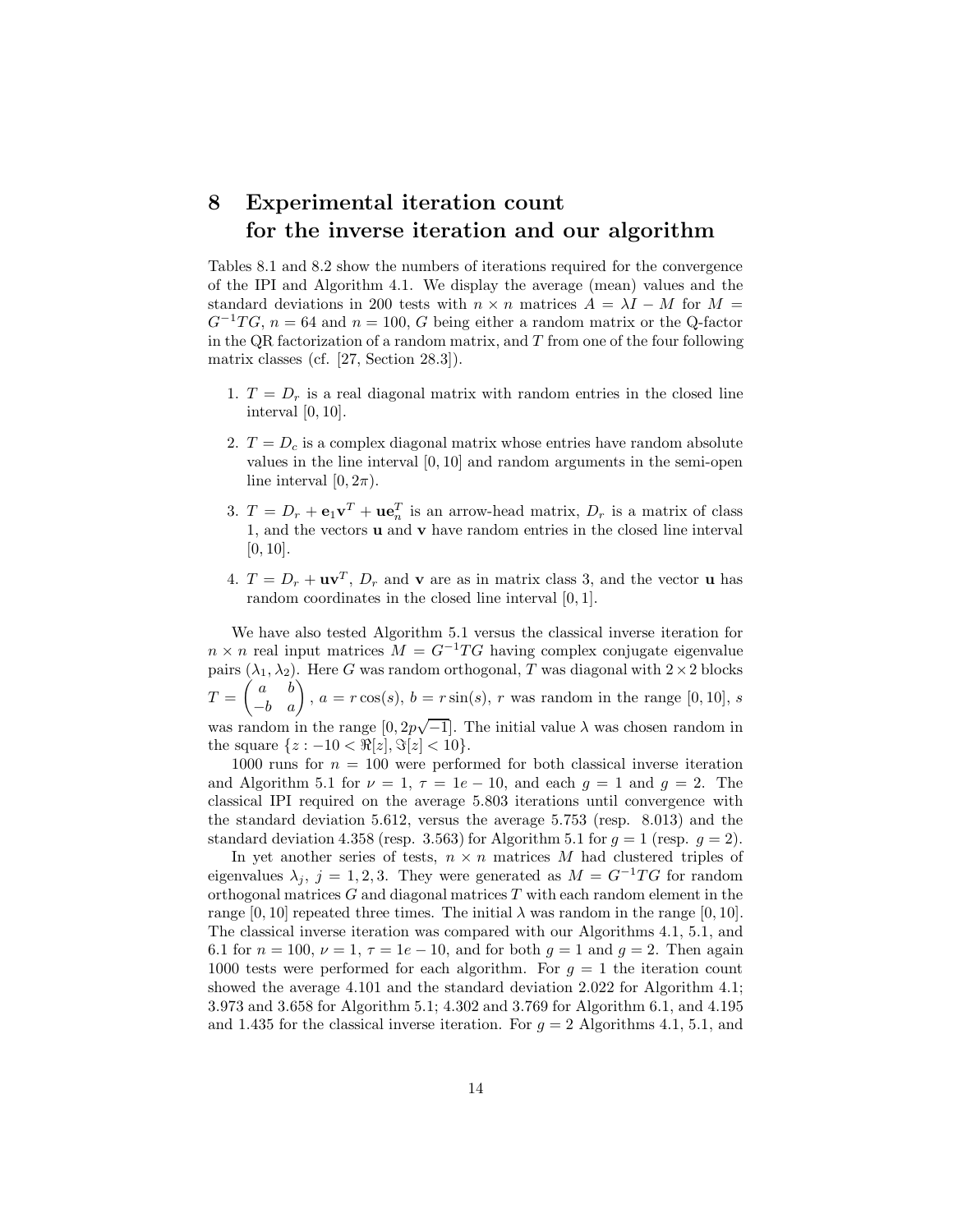6.1 diverged in about 70 percents of his tests. In the cases of convergence the iteration count was similar to the case  $g = 1$ .

Apart from the latter cases of divergence, in all test results the inverse iteration and our algorithms converged with about the same rate for the same inputs, even though our algorithms consistently involved better conditioned matrices.

| Matrix Classes                                                    | $\, n$ | Algorithm 4.1 |         | <b>IPI</b> |         |
|-------------------------------------------------------------------|--------|---------------|---------|------------|---------|
|                                                                   |        | iter          | std dev | iter       | std dev |
| $T=D_r$                                                           | 64     | 4.74          | 1.145   | 4.93       | 1.242   |
|                                                                   | 100    | 4.71          | 1.277   | 4.88       | 1.299   |
| $T=D_c$                                                           | 64     | 5.67          | 1.415   | 5.61       | 1.396   |
|                                                                   | 100    | 5.67          | 1.461   | 5.62       | 1.321   |
| $T = D_r + \mathbf{e}_1 \mathbf{v}^T + \mathbf{u} \mathbf{e}_n^T$ | 64     | 4.94          | 1.230   | 5.01       | 1.341   |
|                                                                   | 100    | 4.75          | 1.176   | 4.75       | 1.260   |
| $T = D_r + \mathbf{u}\mathbf{v}^T$                                | 64     | 5.77          | 1.668   | 5.95       | 1.808   |
|                                                                   | 100    | 5.54          | 1.445   | 5.67       | 1.553   |

Table 8.1: Iteration count for IPI and Algorithm 4.1 with unitary matrix  $G$ 

Table 8.2: Iteration count for IPI and Algorithm 4.1 with random matrices G

| Matrix Classes                                                    | $\boldsymbol{n}$ | Algorithm 4.1 |         | IPI   |         |
|-------------------------------------------------------------------|------------------|---------------|---------|-------|---------|
|                                                                   |                  | iter          | std dev | iter  | std dev |
| $T=D_r$                                                           | 64               | 5.36          | 2.532   | 5.36  | 2.520   |
|                                                                   | 100              | 4.88          | 2.509   | 4.86  | 2.452   |
| $T=D_c$                                                           | 64               | 5.76          | 1.716   | 5.71  | 1.516   |
|                                                                   | 100              | 5.59          | 1.401   | 5.64  | 1.497   |
| $T = D_r + \mathbf{e}_1 \mathbf{v}^T + \mathbf{u} \mathbf{e}_n^T$ | 64               | 5.09          | 1.621   | 5.03  | 1.605   |
|                                                                   | 100              | 4.72          | 1.473   | 4.67  | 1.467   |
| $T = D_r + \mathbf{u}\mathbf{v}^T$                                | 64               | 5.550         | 1.907   | 5.550 | 1.872   |
|                                                                   | 100              | 5.660         | 2.118   | 5.555 | 1.992   |

## **9 Some extensions**

In this paper we demonstrated the power of A-preconditioning for improving the inverse iteration, and this should motivate its further elaboration and analyzis, in particular for its application to clusters and nested clusters of the eigenvalues.

For simplicity we restricted the presentation to the classical eigenproblem and the inverse iteration, but our weakly randomized A-preconditioning can be readily extended to the generalized eigenproblem and to various other eigensolvers that involve ill conditioned linear systems of equations. This includes the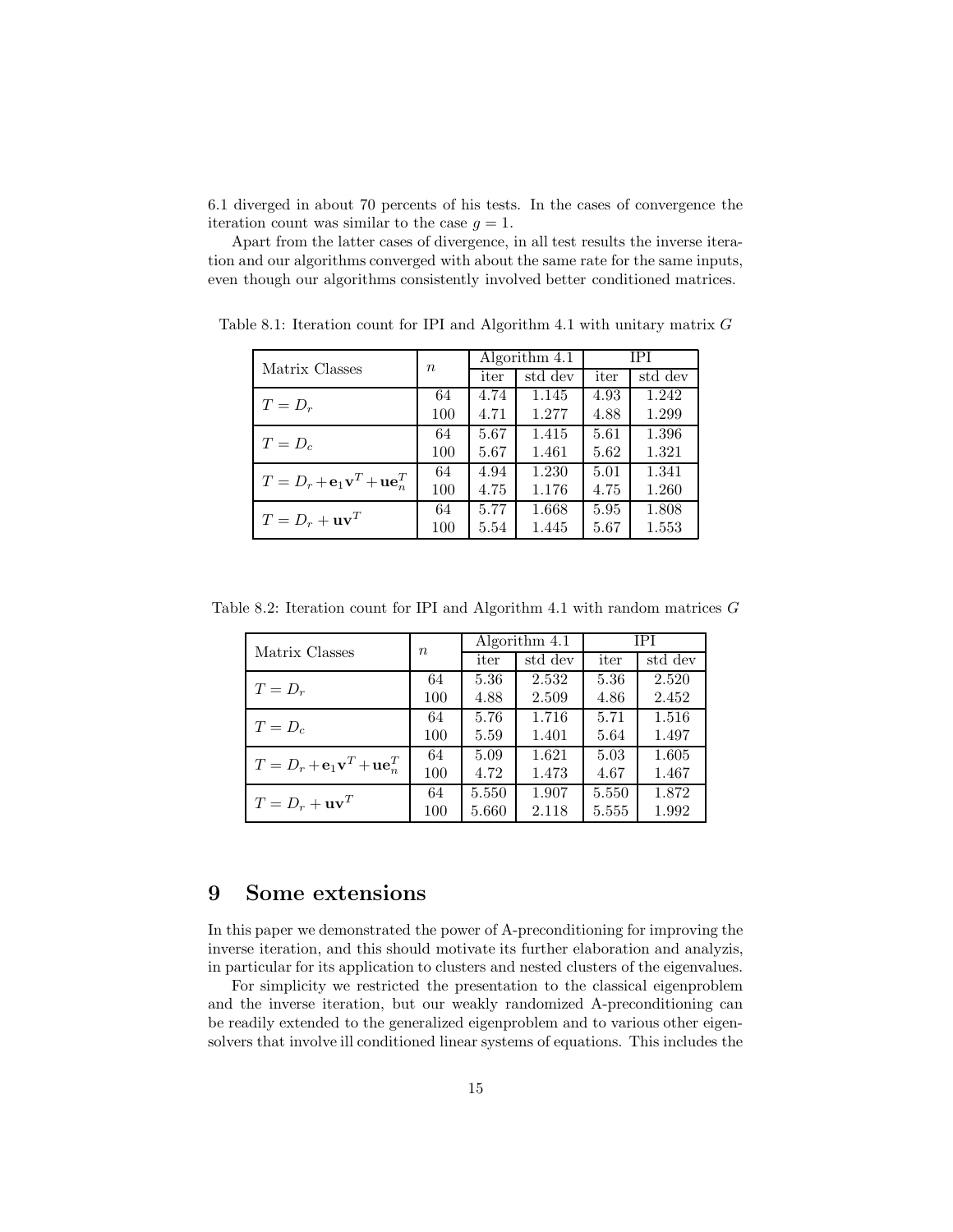Jacobi–Davidson algorithm, the shift-and-invert enhancements of the Arnoldi and Lanczos algorithms [20], and the deflation stage of the QR algorithm.

There is a variety of natural modifications of both of our approaches.

- Instead of choosing random vectors **v** or matrices V in Algorithms 4.1, 5.1, and 6.1 one can simply set  $\mathbf{v} = \mathbf{u}$  and  $V = U$  for  $g = 1$  or  $\mathbf{v} = \mathbf{y}$  and  $V = Y$  for  $g = 2$ , thus using fewer random parameters. Our preliminary tests show that this modification does not affect the convergence rate.
- In Approach 1 one can rely on the following simplification of the inversion formula  $(1.1)$ , provided one seeks just the solution Y to a matrix equation  $AY = B$  rather than the inverse  $A^{-1}$  (cf. [31], [32], [33]):

Choose the matrices  $F$  and  $V$  of fixed appropriate sizes and successively compute the matrices

$$
UF = B
$$
,  $C = A + UV^H$ ,  $G = I_r - V^H C^{-1} U$ , and  $Y = C^{-1} U G^{-1} F$ .

To solve a linear system  $A$ **y** = **b**, we would apply this modification for vectors  $B = \mathbf{b}$ ,  $F = \mathbf{f}$ , and  $Y = \mathbf{y}$ .

- In Approach 2 one can relax updating the vectors **y** and matrices Y at Stage 5 of our algorithms.
- One can incorporate a modification of additive preprocessing in [33, Section 12], called *preconditioning by expansion*, which a little simplifies the computations of and with the A-modification  $C$  at the expense of some controlled increase of its size.

Finally a critical problem of the initialization of the IPI/IR–RI can be attacked by concurrent application of these algorithms at a number of initial values  $\lambda_i$ . At least some of these concurrent processes can be expected to converge. Concurrent application of our present algorithms for  $g = 1$  and  $g = 2$  and possibly the classical inverse iteration could help us to improve global convergence further (cf. Remark 4.4). One can try to enhance the chances for more rapid convergence by extending these concurrent processes with further modifications of our algorithms, such as those listed above.

# **Appendix**

## **A The impact of A-preprocessing on the eigensystem**

Theorem 2.1 implies some rational characteristic equations for the eigenvalues of a matrix polynomial  $A = A(\lambda)$ . Suppose  $g.m.A(\lambda) = r$  for a fixed value of  $\lambda$ ,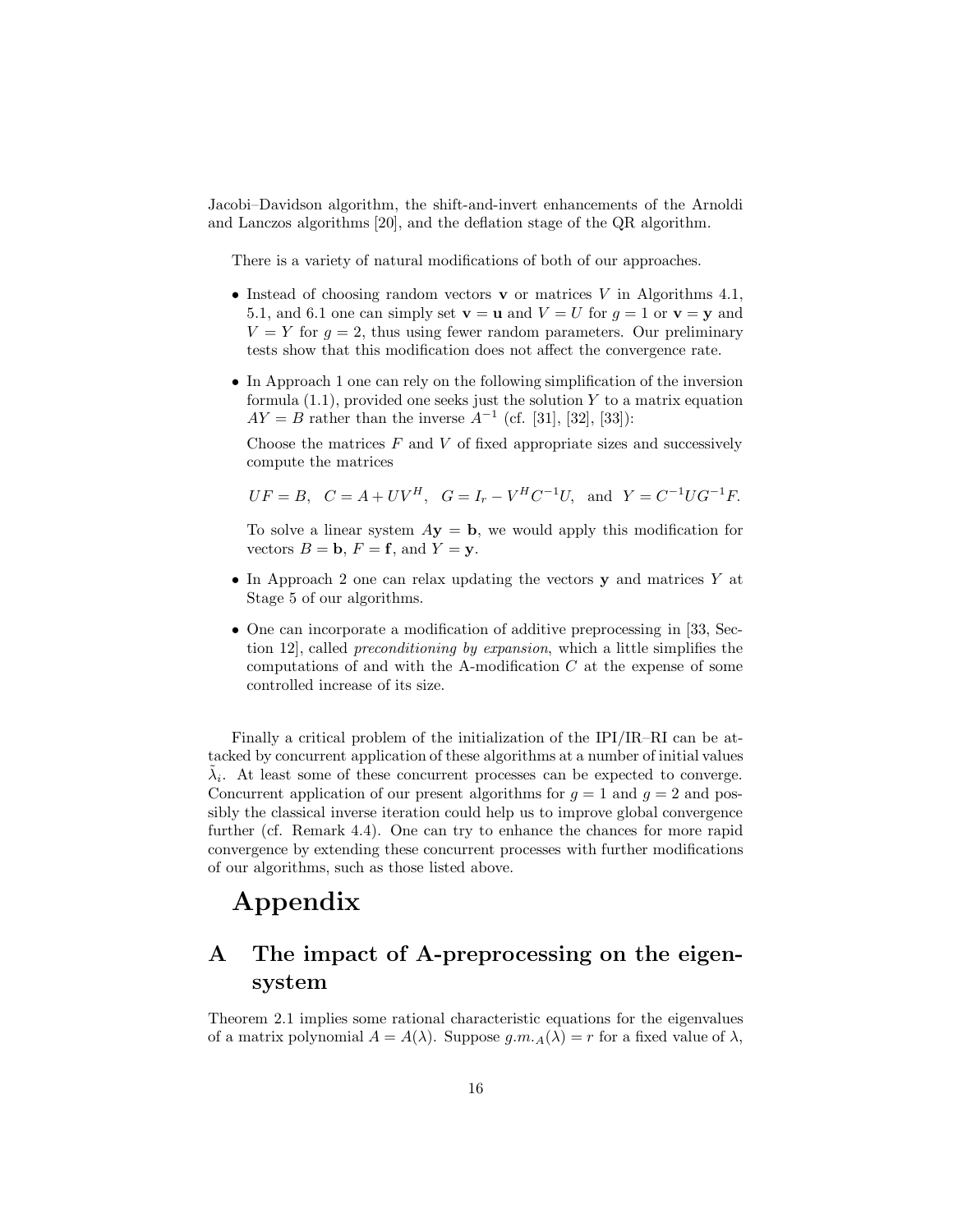U and V are  $n \times r$  matrix polynomials in  $\lambda$ , and  $C = A + UV^H$ . Then matrix equation (2.5) turns into the system of  $r^2$  rational equations

$$
F(\lambda) = I_r - V^H C^{-1} U = O_{r,r}
$$
\n(A.1)

satisfied by the eigenvalues  $\lambda$ . By pre- and post-multiplying matrix equation  $(A.1)$  by vectors  $s^H$  and **t** of dimension r, respectively, we obtain a single scalar equation in  $\lambda$ ,

$$
f(\lambda) = \mathbf{s}^H F(\lambda)\mathbf{t} = \mathbf{s}^H \mathbf{t} - \mathbf{s}^H V^H C^{-1} U \mathbf{t} = 0.
$$

Let us estimate the impact of randomized A-preprocessing on the geometric multiplicity of the eigenvalues. We recall some basic definitions and a basic result for randomized algebraic computations.

*Random sampling* of elements from a finite set  $\Sigma$  is their selection from the set  $\Sigma$  at random, independently of each other, and under the uniform probability distribution on Σ. A matrix is *random* if its entries are randomly sampled (from a fixed finite set  $\Sigma$ ).

An  $k \times l$  *random unitary* matrix is the  $k \times l$  Q-factor  $Q(M)$  in the QR factorization of random  $k \times l$  matrix M of the full rank.

**Lemma A.1.** *[34] (cf. also [35], [36]). For a finite set*  $\Sigma$  *of cardinality*  $|\Sigma|$ *, let a polynomial in* m *variables have total degree* d*, let it not vanish identically on the set*  $\Sigma^m$ , and let the values of its variables be randomly sampled from the set  $\Sigma$ *. Then the polynomial vanishes with a probability of at most*  $\frac{d}{|\Sigma|}$ *.* 

**Theorem A.1.** Let  $A = A(\lambda)$ ,  $U = U(\lambda)$ , and  $V = V(\lambda)$  denote three matrix *polynomials of sizes*  $n \times n$ ,  $n \times r$ , and  $n \times r$ , respectively. Write  $C = A + UV^H$ . *Fix a scalar*  $\lambda$  *and suppose that*  $r \leq h = g.m.A(\lambda)$ *. Then* 

*a)*  $g.m.c(\lambda) \geq h-r$  *and* 

*b)*  $g.m.c(\lambda) = h - r$  *with a probability of at least*  $1 - \frac{2r}{|\Sigma|}$  *if the*  $(m + n)r$ *entries of the matrices* U *and* V *have been randomly sampled from a set*  $\Sigma$  *of cardinality* |Σ|*.*

*Proof.* Part a) is immediate. Now suppose  $\lambda$  is fixed,  $\rho = \text{rank } A, q = \rho + r < n$ , and  $A_q$  is a  $q \times q$  submatrix of the matrix A such that rank  $A_q = \text{rank } A = \rho$ . Clearly, we can readily choose the matrices  $U$  and  $V$  such that the respective  $q \times q$  submatrix  $C_q$  of the matrix  $C = A + UV^H$  is nonsingular. Part b) follows from Lemma A.1 because  $\det C_q$  is a nonzero polynomial of a degree of at most  $2r$  in the entries of the matrices U and V.  $\Box$ 

It follows that randomized A-preprocessing of a rank  $r$  is likely to decrease the geometric multiplicity of a multiple eigenvalue  $\lambda$  by min{r, g.m. $_A(\lambda) - 1$ }, and we should expect similar impact on the clusters of the eigenvalues. For Hermitian matrices the eigenvalues are also the singular values, and so random APPs are likely to decompress a compressed singular spectrum.

It is also likely that the approximation of an eigenvalue  $\lambda$  of multiplicity  $h > 1$  for a nonderogatory matrix A can be simplified if we apply a random APP  $UV^H$  of rank  $r = h - 1$  to obtain the matrix  $C = A + UV^H$ . Indeed, in virtue of Theorem A.1, we can expect that  $g.m.C(\lambda) = 1$ .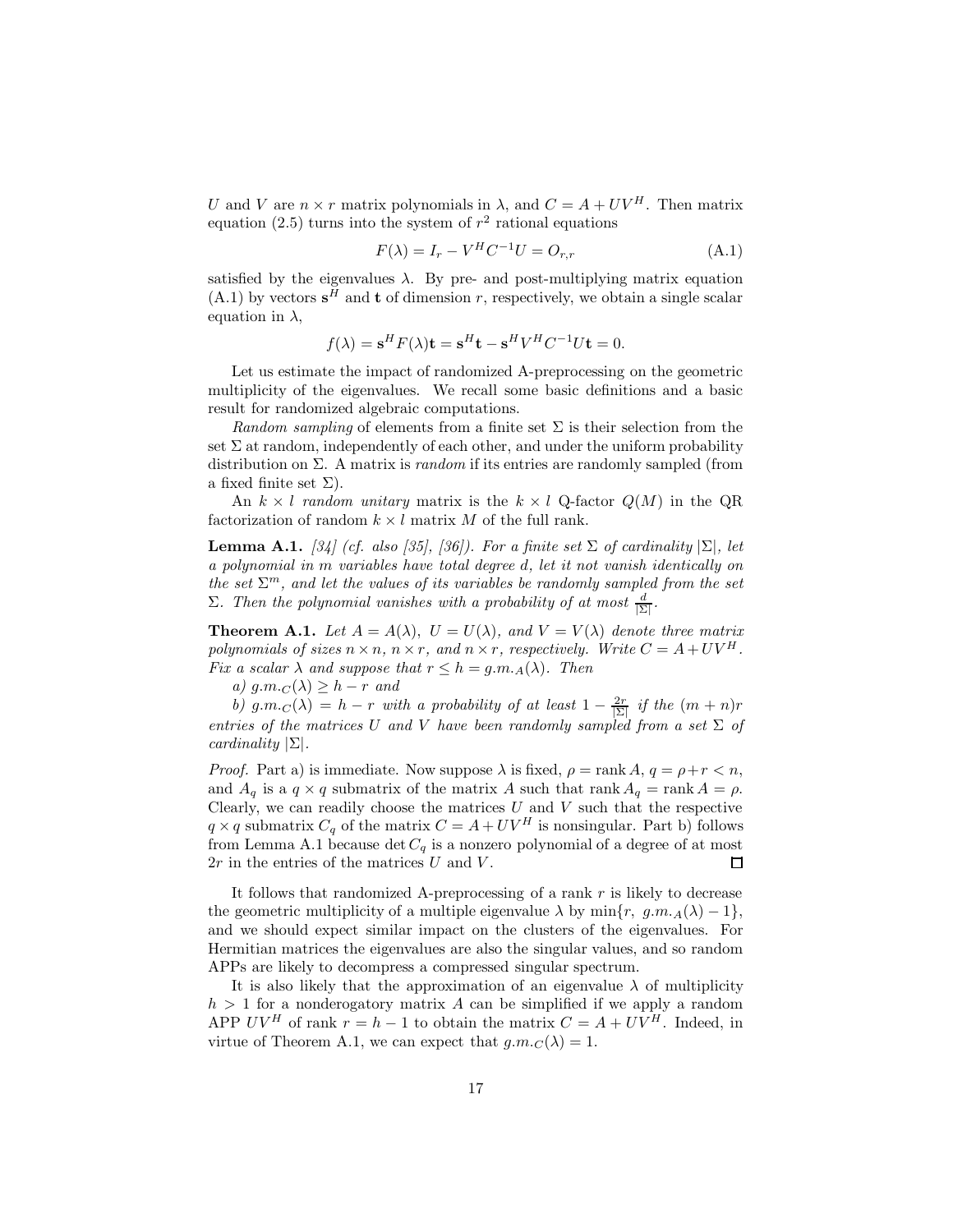### **B Application to polynomial root-finding**

Matrix methods are effective and increasingly popular for the classical task of polynomial root-finding (see [12], [13], [37]–[43], and the bibliography therein). The papers [12] and [13] exploit the structure of the input companion or generalized companion matrix to yield linear time per iteration versus quadratic time in the preceeding papers [38]–[40]. The root-finder relies on the IPI and, according to the test results in [13], is already slightly superior to Durand–Kerner's (Weierstrass') celebrated root-finder. We can expect further accelleration if we incorporate the unsymmetric Lanczos algorithm with the shift-and-invert enhancement instead of the IPI (cf. [43]). Application of A-preconditioning and aggregation should further enhance the power of this approach with both IPI and Lanczos bases. Even more promising acceleration relies on repeated squaring of the Frobenius companion matrix of an input polynomial [44]. Every squaring step essentially amounts to performing a small number of FFTs at the cost of  $O(n \log n)$  flops. The resulting superfast version of the inverse iteration converges to a nearest polynomial root with quadratic rate right from the start, and this can be repeated for the next root by applying implicit deflation.

## **C A-modification with approximate eigenvectors**

Recall the variants of our Approach 2 with or without updating the vector **y** and matrix Y (cf. Section 9). Apply them in Algorithm 4.1 where  $g = 2$  and the vector **y** is not random, but approximates an eigenvector associated with an eigenvalue  $\lambda$ . The matrix  $A(\lambda)$  can stay ill conditioned in the transition  $A(\lambda) \rightarrow A(\lambda) + \mathbf{y}\mathbf{v}^H$  wherever

a) the vector **y** lies in or near the range of the matrix  $A(\lambda)$  or

b)  $\lambda$  is a multiple eigenvalue of the matrix polynomial  $A(\lambda)$  or lies near another eigenvalue.

Actually property b) follows from property a) due to the following simple lemma and well known theorem.

**Lemma C.1.** *Let a matrix*  $A = \lambda I - M$  *have eigenvalue zero, let* **w** *be the associated left eigenvector, and let*  $\mathbf{y} = A\mathbf{z} + \Delta$ *. Then*  $\mathbf{w}^H \mathbf{y} = \mathbf{w}^H \Delta$ *.* 

*Proof.*  $\mathbf{w}^H \mathbf{y} = \mathbf{v}^H (A\mathbf{z} + \Delta) = \mathbf{w}^H A\mathbf{z} + \mathbf{w}^H \Delta$ . Substitute  $\mathbf{w}^H A = \mathbf{0}^H$ .  $\Box$ 

**Theorem C.1.** *(Cf.* [45].) Suppose a simple eigenvalue  $\lambda$  of a matrix M is *associated with the pair of normalized left and right eigenvectors* **w** *and* **y** *and suppose that the condition*  $\delta = |\mathbf{w}^H \mathbf{y}|$  *of this eigenvalue is exceeded by one. Then there is a matrix* E *such that*  $\frac{||E||_2}{||M||_2} \le \frac{\delta}{\sqrt{1-\delta^2}}$  *and*  $\lambda$  *is a multiple eigenvalue of the matrix*  $M + E$ *.* 

Unless properties a) and b) hold, the above modifications of Algorithm 4.1 preserve its power, but if these properties hold, then the modified algorithm can indeed readily diverge. Xinmao Wang at USTC in Hefei, China has devised a specific  $10 \times 10$  matrix having properties a) and b) on which the algorithm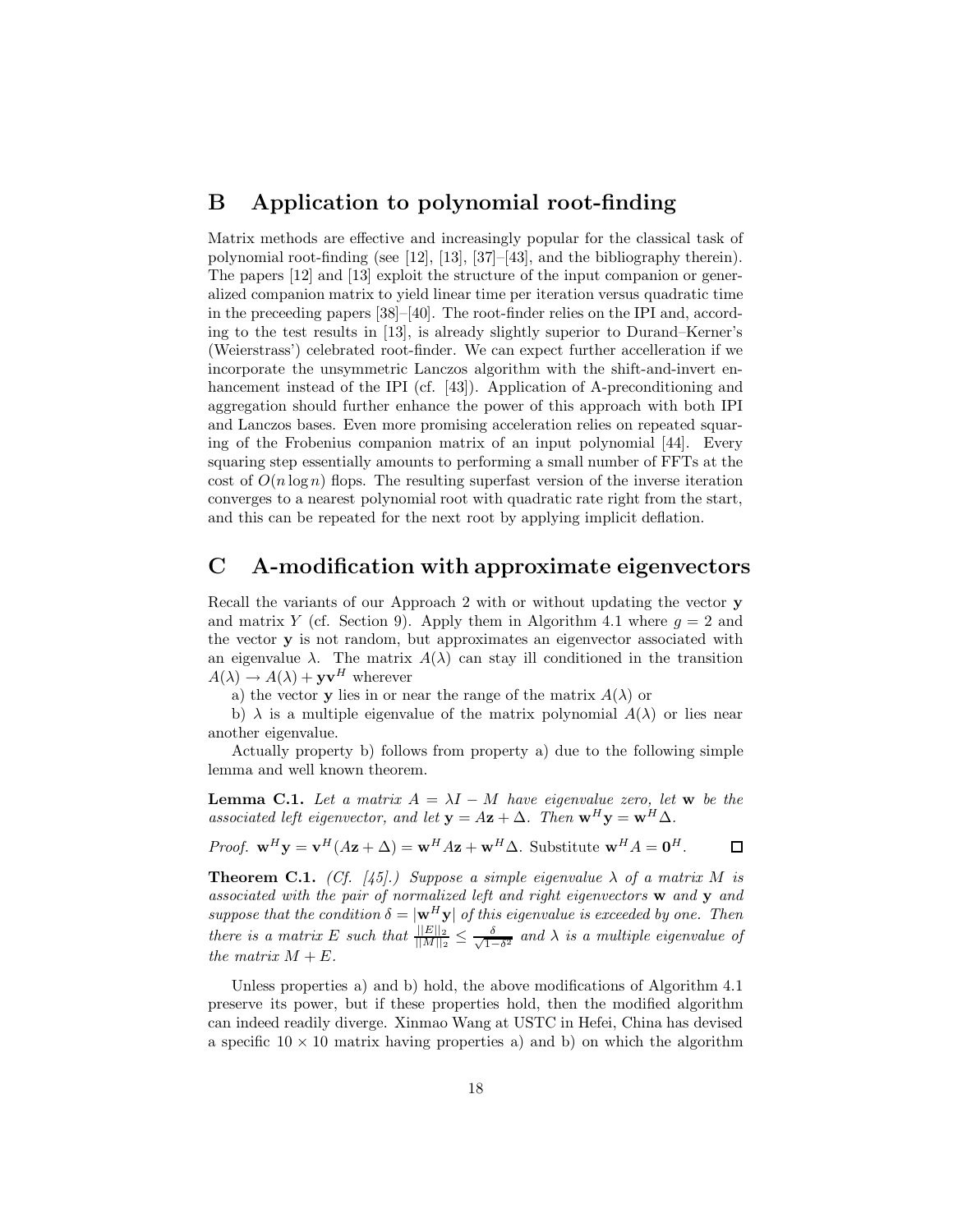outputs FAILURE in computations with the IEEE standard double precision for any choice of the integer  $\nu$ .

#### **Acknowledgements**

Dr. Xinmao Wang tested our algorithms for bilinear and multilinear inputs (see Section 8), countered Algorithm 4.1 with a specific hard input (see Appendix C), and pointed out the advantages of employing equation (4.2) and choosing  $q = 1$ . Valuable comments by Dr. V. B. Khazanov helped us to improve our original draft of this paper substantially.

### **References**

- [1] A. Greenbaum, *Iterative Methods for Solving Linear Systems*, SIAM, Philadelphia, 1997.
- [2] M. Benzi, Preconditioning Techniques for Large Linear Systems: a Survey, *J. of Computational Physics*, **182**, 418–477, 2002.
- [3] K. Chen, *Matrix Preconditioning Techniques and Applications*, Cambridge University Press, Cambridge, England, 2005.
- [4] G. H. Golub, C. F. Van Loan, *Matrix Computations*, 3rd edition, The Johns Hopkins University Press, Baltimore, Maryland, 1996.
- [5] V. Y. Pan, D. Ivolgin, B. Murphy, R. E. Rosholt, I. Taj-Eddin, Y. Tang, X. Yan, Additive Preconditioning and Aggregation in Matrix Computations, *Computers and Mathematics (with Applications)*, **55**, **8**, 1870–1886, 2008.
- [6] V. Y. Pan, D. Ivolgin, B. Murphy, R. E. Rosholt, Y. Tang, X. Yan, Additive Preconditioning for Matrix Computations, Technical Report TR 2008004, *CUNY Ph.D. Program in Computer Science, Graduate Center, City University of New York*, 2008. Available at http://www.cs.gc.cuny.edu/tr/techreport.php?id=352
- [7] V. Y. Pan, D. Ivolgin, B. Murphy, R. E. Rosholt, Y. Tang, X. Yan, Additive Preconditioning for Matrix Computations, *Proc. of the Third International Computer Science Symposium in Russia (CSR 2008)*, *Lecture Notes in Computer Science (LNCS)*, **5010**, 372–383, 2008.
- [8] L. N. Trefethen, D. Bau, III, *Numerical Linear Algebra*, SIAM, Philadelphia, 1997.
- [9] R. Barrett, M. W. Berry, T. F. Chan, J. Demmel, J. Donato, J. Dongarra, V. Eijkhout, R. Pozo, C. Romine, H. van der Vorst, *Templates for the Solution of Linear Systems: Building Blocks for Iterative Methods*, SIAM, Philadelphia, 1993.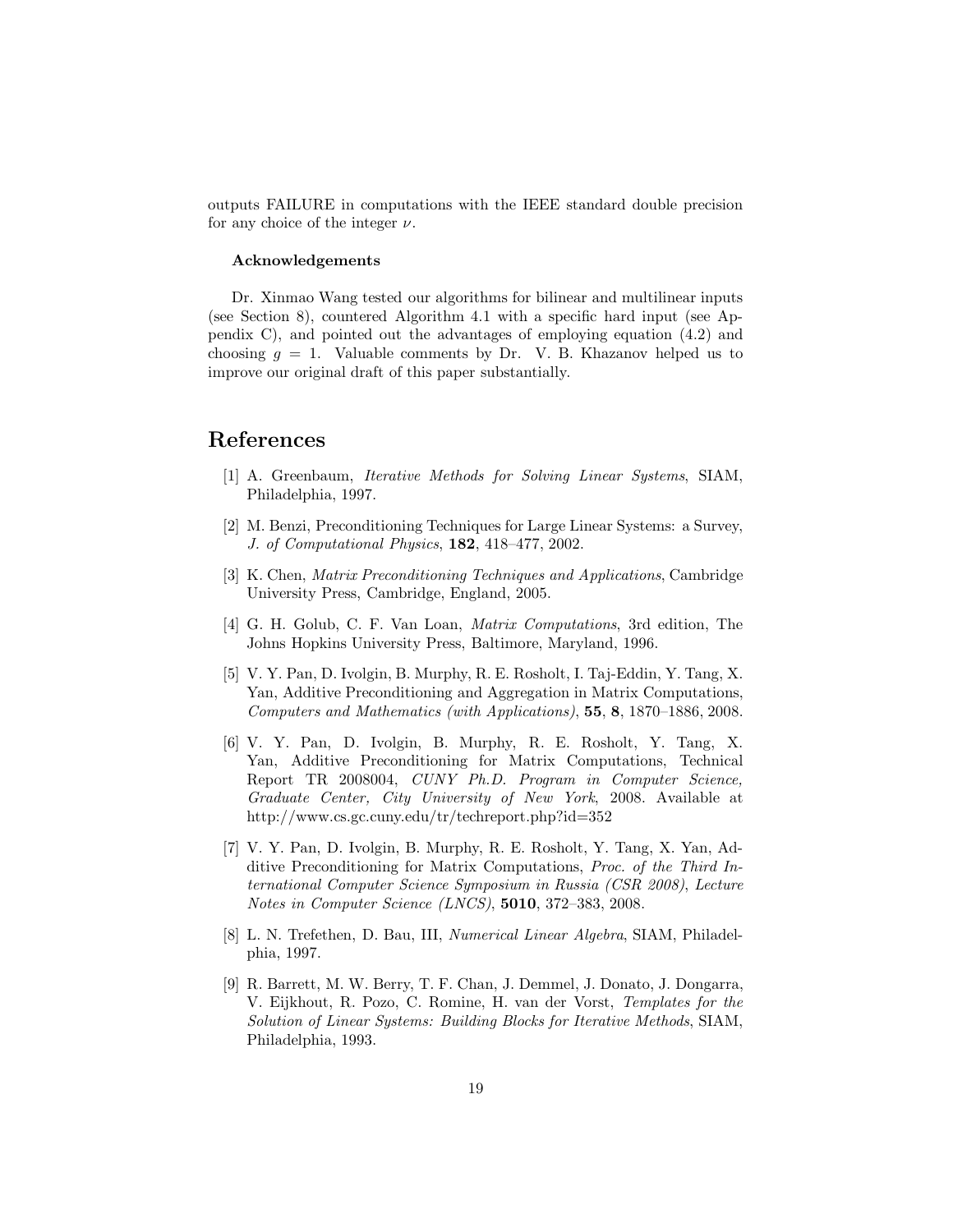- [10] Y. Saad, *Iterative Methods for Sparse Linear Systems*, PWS Publishing Co., Boston, 1996 (first edition) and SIAM Publications, Philadelphia, 2003 (second edition).
- [11] H. A. van der Vorst, *Iterative Krylov Methods for Large Linear Systems,* Cambridge University Press, Cambridge, England, 2003.
- [12] V. Y. Pan, Univariate Polynomial Root-finding with Lower Precision and Higher Convergence Rate, Technical Report TR 2002003, *CUNY Ph.D. Program in Computer Science, Graduate Center, City University of New York*, 2002. Available at http://www.cs.gc.cuny.edu/tr/techreport.php?id=352
- [13] D. A. Bini, L. Gemignani, V. Y. Pan, Inverse Power and Durand/Kerner Iteration for Univariate Polynomial Root-finding, *Computers and Mathematics (with Applications)*, **47**, **2/3**, 447–459, January 2004 (also Technical Report TR 2002020, *CUNY Ph.D. Program in Computer Science, Graduate Center, City University of New York*, 2002, available at http://www.cs.gc.cuny.edu/tr/techreport.php?id=352).
- [14] J. H. Wilkinson, *The Algebraic Eigenvalue Problem*, Clarendon Press, Oxford, 1965.
- [15] I. C. F. Ipsen, Computing an Eigenvector with Inverse Iteration, *SIAM Review*, **39**, 354–391, 1998.
- [16] M. T. Chu, R. E. Funderlic, G. H. Golub, A Rank-One Reduction Formula and Its Applications to Matrix Factorizations, *SIAM Review*, **37**, **4**, 512– 530, 1995.
- [17] L. Hubert, J. Meulman, W. Heiser, Two Purposes for Matrix Factorization: A Historical Appraisal, *SIAM Review*, **42**, **1**, 68–82, 2000.
- [18] G. H. Golub, Some Modified Matrix Eigenvalue Problems, *SIAM Review*, **15**, 318–334, 1973.
- [19] D. Bini, V. Y. Pan, Computing Matrix Eigenvalues and Polynomial Zeros Where the Output Is Real, *SIAM J. on Computing*, **27, 4**, 1099–1115, 1998. (Proceedings version in *Proc. 2nd Ann. ACM-SIAM Symp. on Discrete Algorithms (SODA'91)*, 384–393, ACM Press, New York, and SIAM Publications, Philadelphia, 1991.)
- [20] G. W. Stewart, *Matrix Algorithms, Vol II: Eigensystems*, SIAM, Philadelphia, 1998 (first edition), 2001 (second edition).
- [21] E. R. Jessup, A Case Against a Divide and Conquer Approach to the Nonsymmetric Eigenvalue Problem, *Appl. Numer. Math.,* **12**, 403–420, 1993.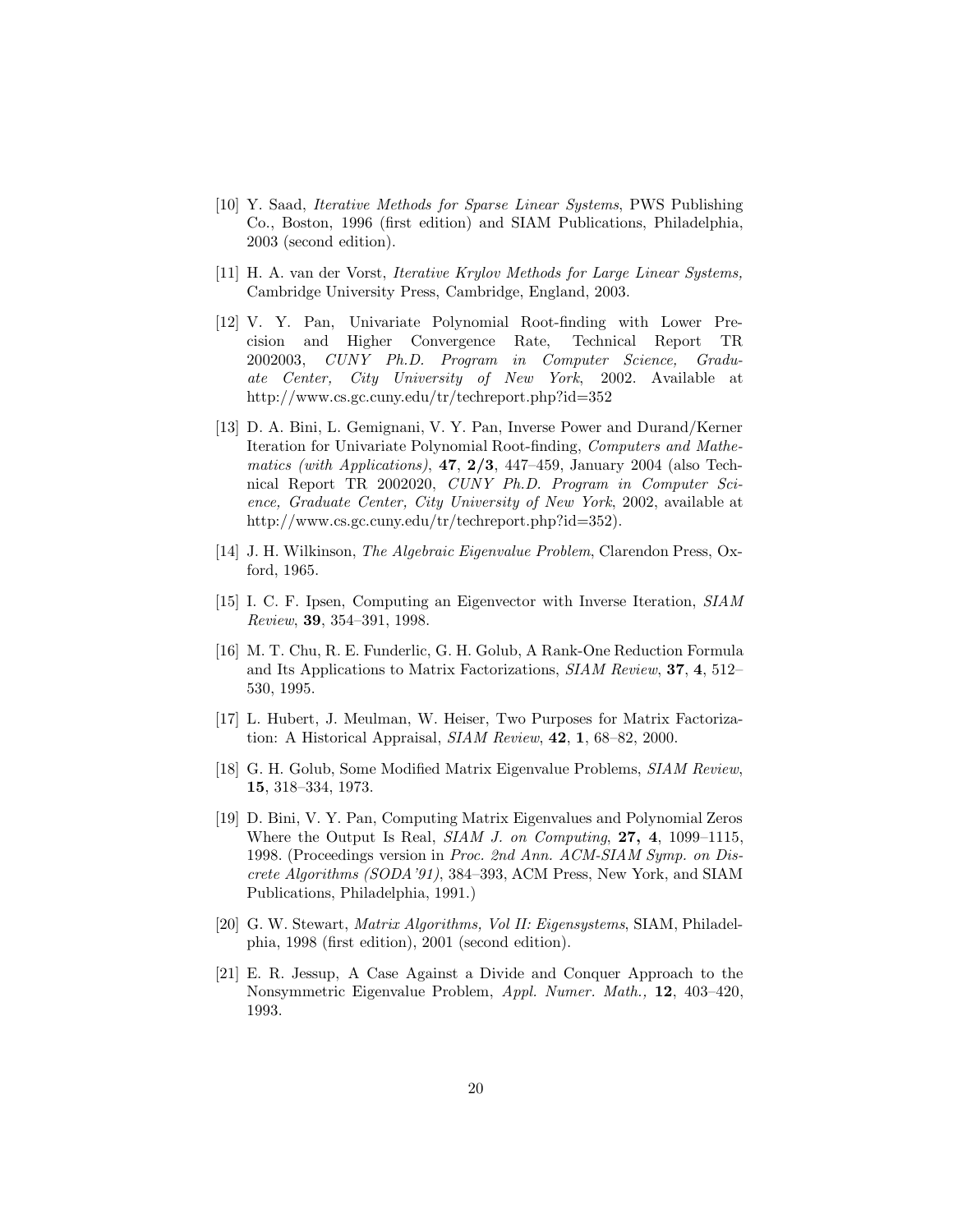- [22] V. Y. Pan, Computations in the Null Spaces with Additive Preconditioning, Technical Report TR 2007009, *CUNY Ph.D. Program in Computer Science, Graduate Center, City University of New York*, 2007. Available at http://www.cs.gc.cuny.edu/tr/techreport.php?id=352
- [23] V. Y. Pan, G. Qian, Solving Homogeneous Linear Systems with Weakly Randomized Additive Preprocessing, Technical Report TR 2008009, *CUNY Ph.D. Program in Computer Science, Graduate Center, City University of New York*, 2008. Available at http://www.cs.gc.cuny.edu/tr/techreport.php?id=352
- [24] V. Y. Pan, X. Yan, Null Space and Eigenspace Computations with Additive Preprocessing, *Proceedings of the Third International Workshop on Symbolic–Numeric Computation (SNC 2007)*, 152–160, July 2007, London, Ontario, Canada (Jan Verschelde and Stephen Watt eds.), ACM Press, New York, 2007.
- [25] G. W. Stewart, *Matrix Algorithms, Vol I: Basic Decompositions*, SIAM, Philadelphia, 1998.
- [26] J. W. Demmel, *Applied Numerical Linear Algebra*, SIAM, Philadelphia, 1997.
- [27] N. J. Higham, *Accuracy and Stability in Numerical Analysis*, SIAM, Philadelphia, 2002 (second edition).
- [28] Z. Bai, J. Demmel, J. Dongarra, A. Ruhe, H. van der Vorst, editors, *Templates for the Solution of Algebraic Eigenvalue Problems: A Practical Guide*, SIAM, Philadelphia, 2000.
- [29] B. N. Parlett, *The Symmetric Eigenvalue Problem*, Prentice-Hall, Englewood Cliffs, New Jersey, 1980, and SIAM, Philadelphia, 1998.
- [30] J. H. Wilkinson, Global Convergence of Tridiagonal QR Algorithm with Origin Shifts, *Linear Algebra and Its Applications*, **1**, 409–420, 1968.
- [31] V. Y. Pan, The Schur Aggregation and Extended Iterative Refinement, Technical Report TR 2007, *CUNY Ph.D. Program in Computer Science, Graduate Center, City University of New York*, 2007.
- [32] V. Y. Pan, B. Murphy, R. E. Rosholt, M. Tabanjeh, The Schur Aggregation for Solving Linear Systems of Equations, *Proceedings of the Third International Workshop on Symbolic–Numeric Computation (SNC 2007)*, 142–151, July 2007, London, Ontario, Canada, (Jan Vercshelde and Stephen Watt eds.), ACM Press, New York, 2007.
- [33] V. Y. Pan, D. Grady, B. Murphy, G. Qian, R. E. Rosholt, A. Ruslanov, Schur Aggregation for Linear Systems and Determinants, *Theoretical Computer Science*, *Special Issue on Symbolic–Numerical Algorithms* (D. A. Bini, V. Y. Pan, and J. Verschelde editors), accepted. Also